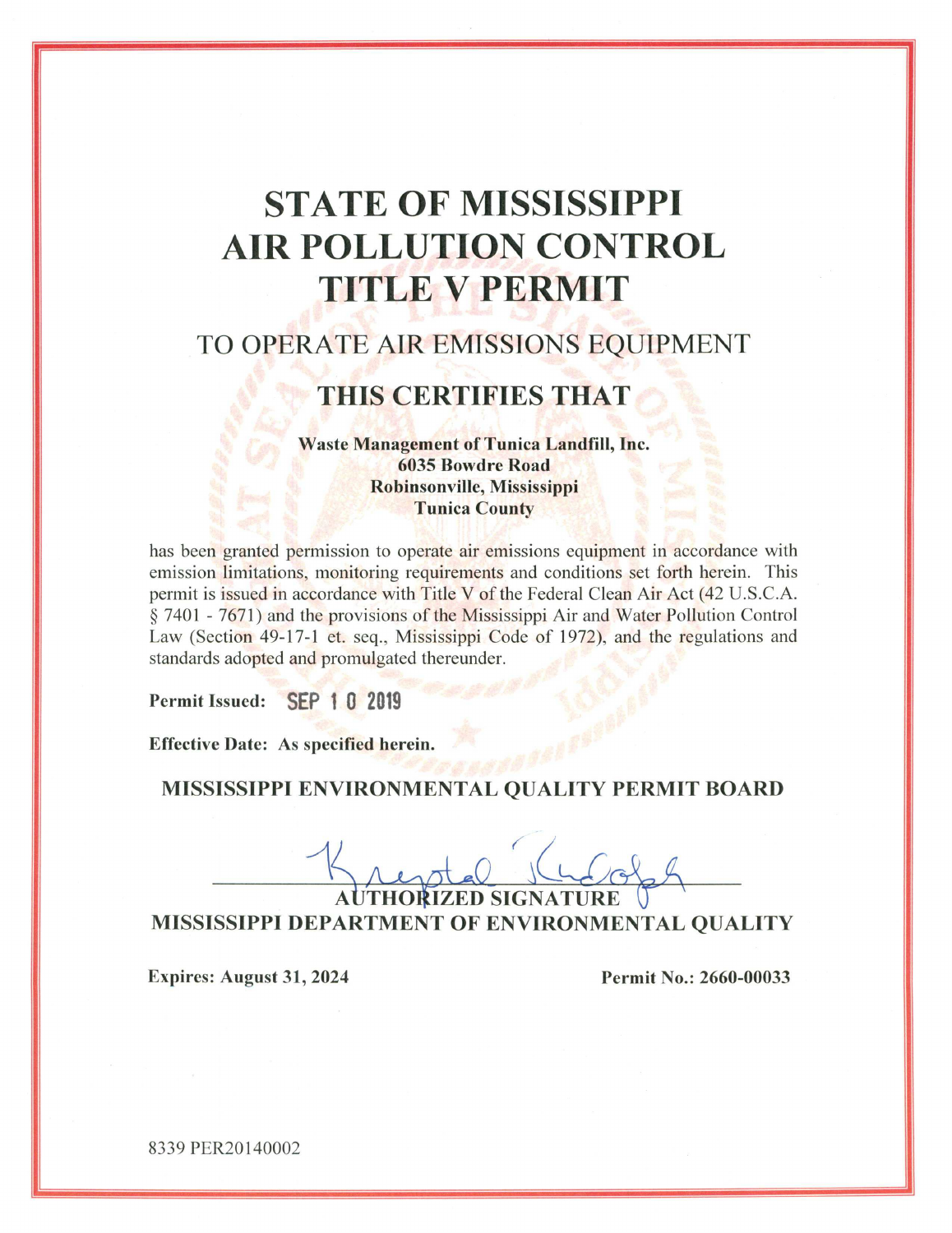## **TABLE OF CONTENTS**

| SECTION 5. MONITORING, RECORDKEEPING & REPORTING REQUIREMENTS23 |  |
|-----------------------------------------------------------------|--|
|                                                                 |  |
|                                                                 |  |

#### **APPENDIX A LIST OF ABBREVIATIONS USED IN THIS PERMIT**

#### **OTHER RELATED DOCUMENTS**

**Available at http://www.ecfr.gov/cgi-bin/ECFR**

#### **40 CFR 60, SUBPART A – GENERAL PROVISIONS**

#### **40 CFR 60, SUBPART WWW – STANDARDS OF PERFORMANCE FOR MUNICIPAL SOLID WASTE LANDFILLS**

**40 CFR 61, SUBPART M – NATIONAL EMISSIONS STANDARDS FOR ASBESTOS**

**40 CFR 63, SUBPART A – GENERAL PROVISIONS**

#### **40 CFR 63, SUBPART AAAA – NATIONAL EMISSION STANDARDS FOR HAZARDOUS AIR POLLUTANTS: MUNICIPAL SOLID WASTE LANDFILLS**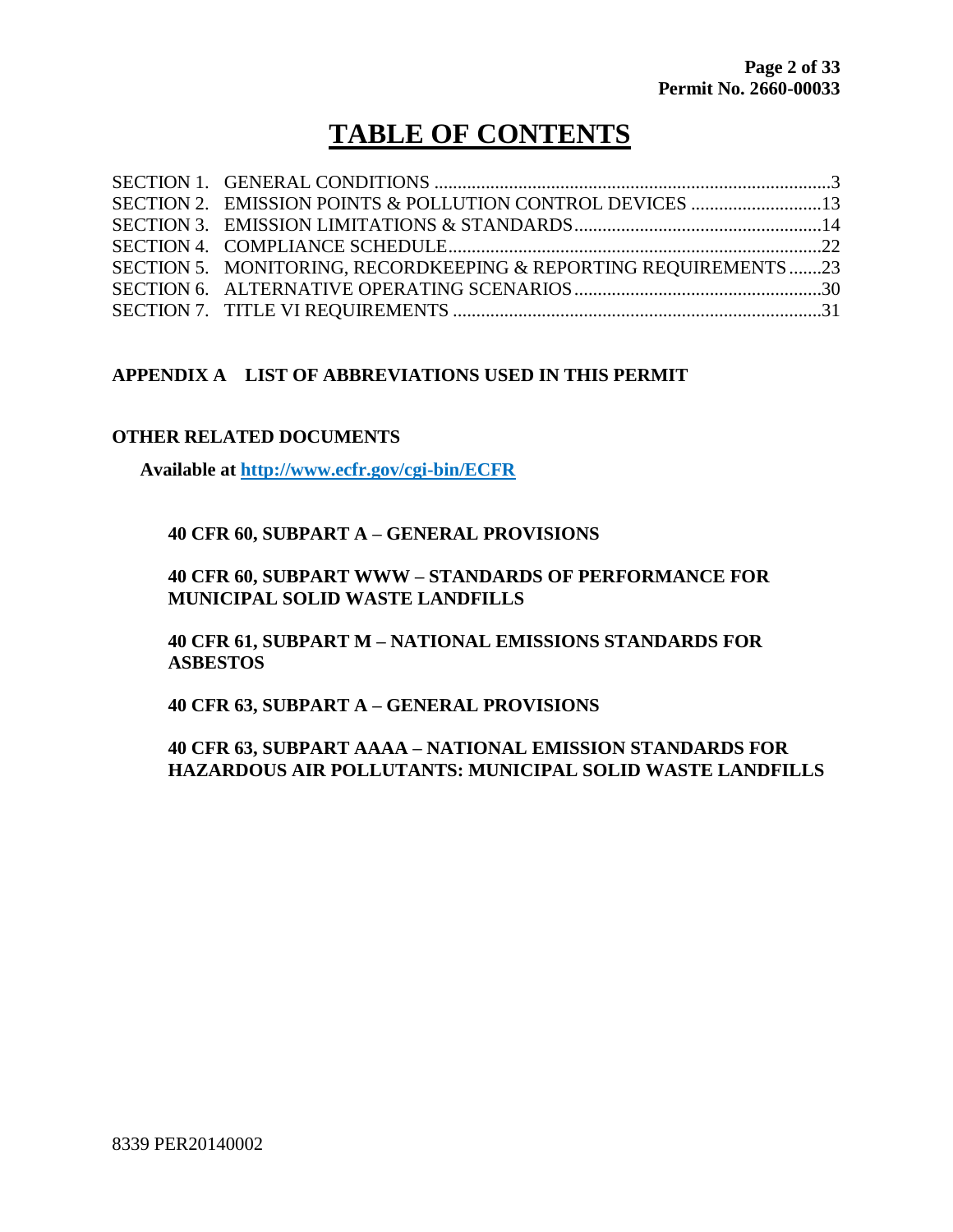## **SECTION 1. GENERAL CONDITIONS**

- 1.1 The permittee must comply with all conditions of this permit. Any permit noncompliance constitutes a violation of the Federal Act and is grounds for enforcement action; for permit termination, revocation and reissuance, or modification; or for denial of a permit renewal application. **(Ref.: 11 Miss. Admin. Code Pt. 2, R. 6.3.A(6)(a))**
- 1.2 It shall not be a defense for a permittee in an enforcement action that it would have been necessary to halt or reduce the permitted activity in order to maintain compliance with the conditions of this permit. **(Ref.: 11 Miss. Admin. Code Pt. 2, R. 6.3.** $A(6)(b)$ )
- 1.3 This permit and/or any part thereof may be modified, revoked, reopened, and reissued, or terminated for cause. The filing of a request by the permittee for a permit modification, revocation and reissuance, or termination, or of a notification of planned changes or anticipated noncompliance does not stay any permit condition. **(Ref.: 11 Miss. Admin. Code Pt. 2, R. 6.3.A(6)(c))**
- 1.4 (a) This permit shall be reopened and revised under any of the following circumstances:
	- (1) Additional applicable requirements under the Federal Act become applicable to a major Title V source with a remaining permit term of 3 or more years. Such a reopening shall be completed no later than 18 months after promulgation of the applicable requirement. No such reopening is required if the effective date of the requirement is later than the date on which the permit is due to expire, unless the original permit or any of its terms and conditions has been extended.
	- (2) Additional requirements (including excess emissions requirements) become applicable to an affected source under the acid rain program. Upon approval by the Administrator, excess emissions offset plans shall be deemed to be incorporated into the permit.
	- (3) The Permit Board or EPA determines that the permit contains a material mistake or that inaccurate statements were made in establishing the emission standards or other terms or conditions of the permit.
	- (4) The Administrator or the Permit Board determines that the permit must be revised or revoked to assure compliance with the applicable requirements.
	- (b) Proceedings to reopen and issue this permit shall follow the same procedures as apply to initial permit issuance and shall only affect those parts of the permit for which cause to reopen exists. Such reopening shall be made as expeditiously as practicable.
	- (c) Reopenings shall not be initiated before a notice of such intent is provided to the Title V source by the DEQ at least 30 days in advance of the date that the permit is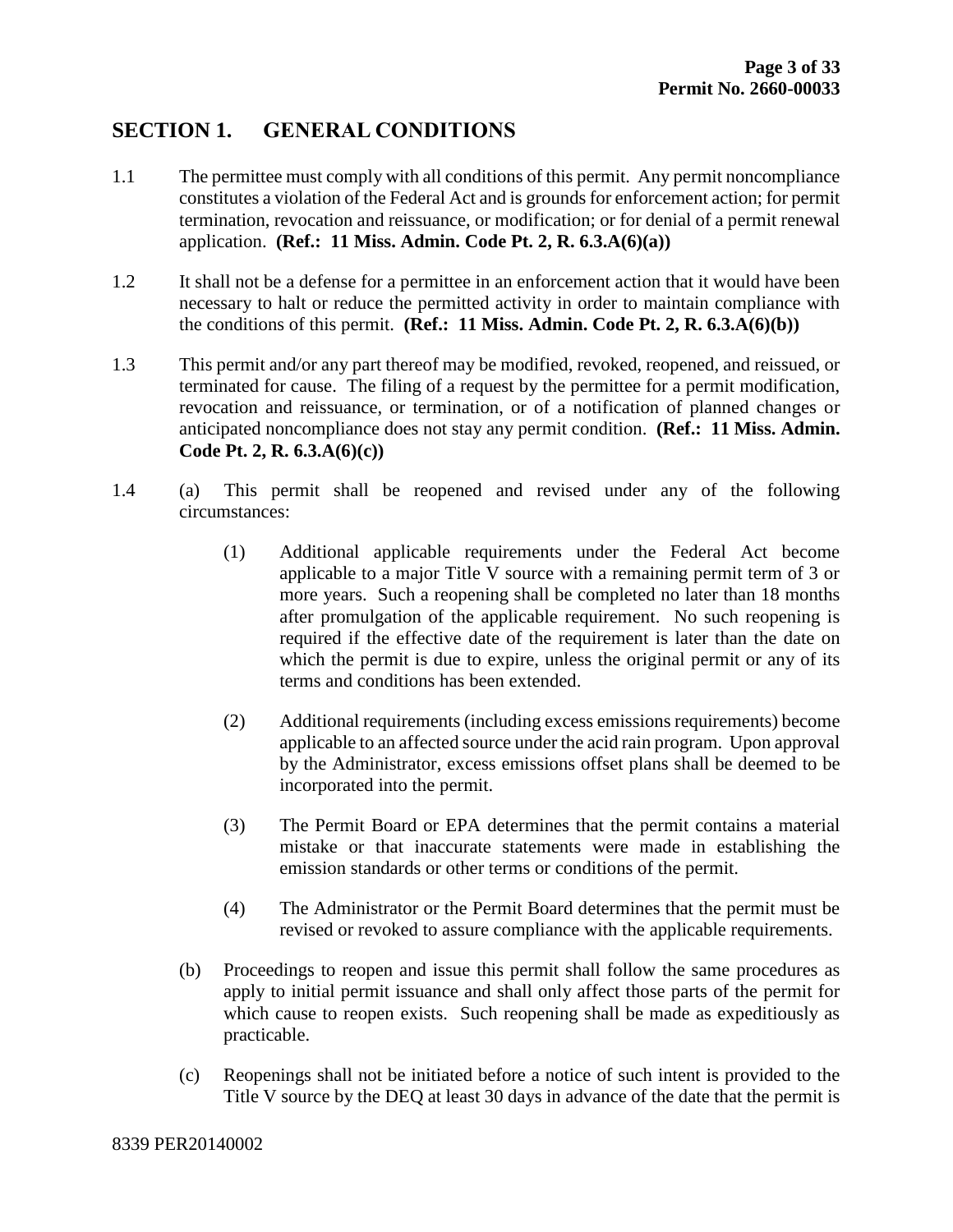to be reopened, except that the Permit Board may provide a shorter time period in the case of an emergency.

#### **(Ref.: 11 Miss. Admin. Code Pt. 2, R. 6.4.G.)**

- 1.5 The permittee shall furnish to the DEQ within a reasonable time any information the DEQ may request in writing to determine whether cause exists for modifying, revoking and reissuing, or terminating the permit or to determine compliance with the permit. Upon request, the permittee shall also furnish to the DEQ copies of records required to be kept by the permittee or, for information to be confidential, the permittee shall furnish such records to DEQ along with a claim of confidentiality. The permittee may furnish such records directly to the Administrator along with a claim of confidentiality. **(Ref.: 11 Miss. Admin. Code Pt. 2, R. 6.3.A(6)(e))**
- 1.6 This permit does not convey any property rights of any sort, or any exclusive privilege. **(Ref.: 11 Miss. Admin. Code Pt. 2, R. 6.3.A(6)(d))**
- 1.7 The provisions of this permit are severable. If any provision of this permit, or the application of any provision of this permit to any circumstances, is challenged or held invalid, the validity of the remaining permit provisions and/or portions thereof or their application to other persons or sets of circumstances, shall not be affected thereby. **(Ref.: 11 Miss. Admin. Code Pt. 2, R. 6.3.A(5))**
- 1.8 The permittee shall pay to the DEQ an annual permit fee. The amount of fee shall be determined each year based on the provisions of regulated pollutants for fee purposes and the fee schedule specified in the Commission on Environmental Quality's order which shall be issued in accordance with the procedure outlined in Regulation 11 Miss. Admin. Code Pt. 2, Ch. 6.
	- (a) For purposes of fee assessment and collection, the permittee shall elect for actual or allowable emissions to be used in determining the annual quantity of emissions unless the Commission determines by order that the method chosen by the applicant for calculating actual emissions fails to reasonably represent actual emissions. Actual emissions shall be calculated using emission monitoring data or direct emissions measurements for the pollutant(s); mass balance calculations such as the amounts of the pollutant(s) entering and leaving process equipment and where mass balance calculations can be supported by direct measurement of process parameters, such direct measurement data shall be supplied; published emission factors such as those relating release quantities to throughput or equipment type (e.g., air emission factors); or other approaches such as engineering calculations (e.g., estimating volatilization using published mathematical formulas) or best engineering judgments where such judgments are derived from process and/or emission data which supports the estimates of maximum actual emission. (**Ref.: 11 Miss. Admin. Code Pt. 2, R. 6.6.A(2))**
	- (b) If the Commission determines that there is not sufficient information available on a facility's emissions, the determination of the fee shall be based upon the permitted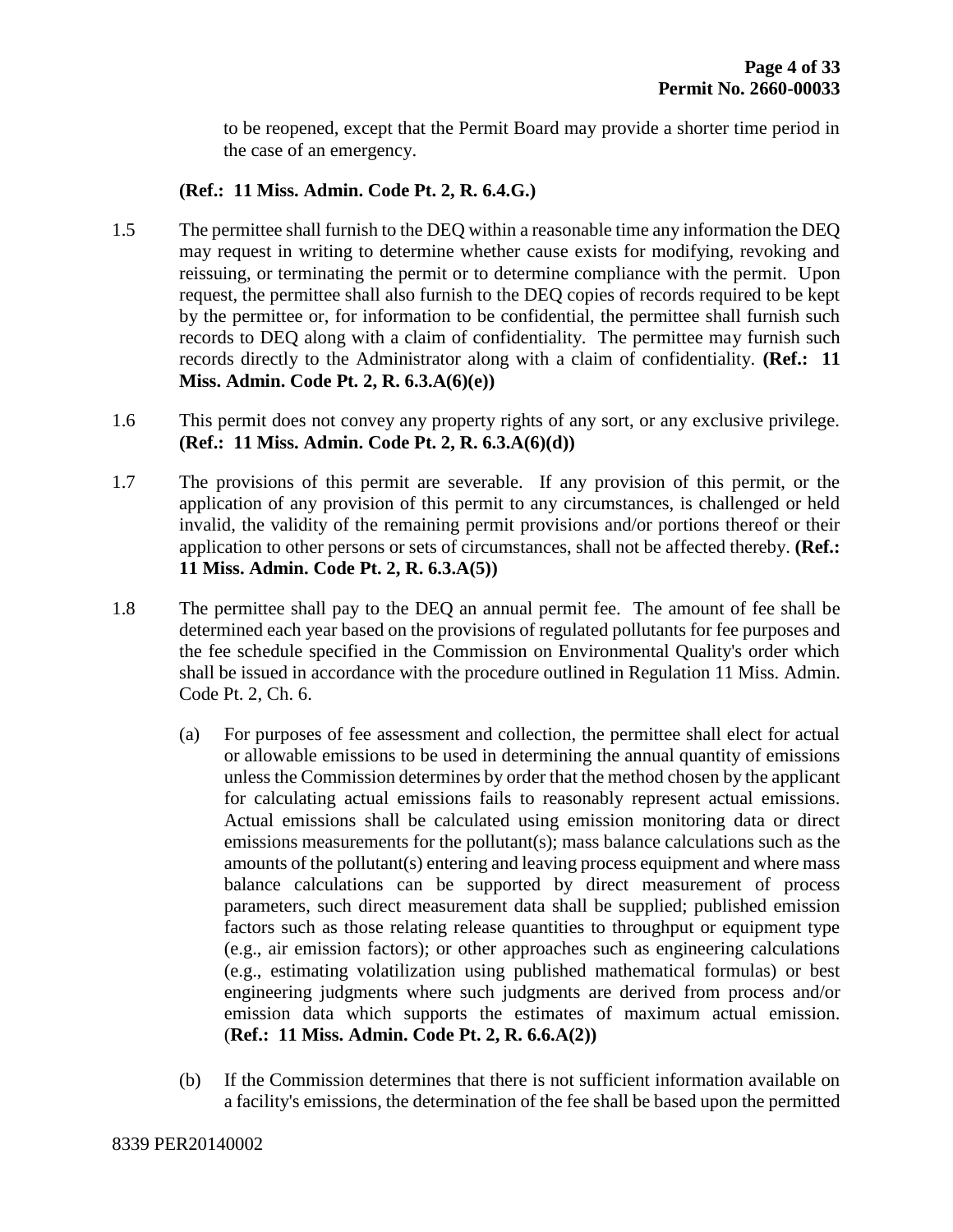allowable emissions until such time as an adequate determination of actual emissions is made. Such determination may be made anytime within one year of the submittal of actual emissions data by the permittee. **(Ref.: 11 Miss. Admin. Code Pt. 2, R. 6.6.A(2))** If at any time within the year the Commission determines that the information submitted by the permittee on actual emissions is insufficient or incorrect, the permittee will be notified of the deficiencies and the adjusted fee schedule. Past due fees from the adjusted fee schedule will be paid on the next scheduled quarterly payment time. **(Ref.: 11 Miss. Admin. Code Pt. 2, R. 6.6.D(2))**

- (c) The fee shall be due September 1 of each year. By July 1 of each year the permittee shall submit an inventory of emissions for the previous year on which the fee is to be assessed. The permittee may elect a quarterly payment method of four (4) equal payments; notification of the election of quarterly payments must be made to the DEQ by the first payment date of September 1. The permittee shall be liable for penalty as prescribed by State Law for failure to pay the fee or quarterly portion thereof by the date due. **(Ref.: 11 Miss. Admin. Code Pt. 2, R. 6.6.D.)**
- (d) If in disagreement with the calculation or applicability of the Title V permit fee, the permittee may petition the Commission in writing for a hearing in accordance with State Law. Any disputed portion of the fee for which a hearing has been requested will not incur any penalty or interest from and after the receipt by the Commission of the hearing petition. **(Ref.: 11 Miss. Admin. Code Pt. 2, R. 6.6.C.)**
- 1.9 No permit revision shall be required under any approved economic incentives, marketable permits, emissions trading and other similar programs or processes for changes that are provided for in this permit. **(Ref.: 11 Miss. Admin. Code Pt. 2, R. 6.3.A(8))**
- 1.10 Any document required by this permit to be submitted to the DEQ shall contain a certification by a responsible official that states that, based on information and belief formed after reasonable inquiry, the statements and information in the document are true, accurate, and complete. **(Ref.: 11 Miss. Admin. Code Pt. 2, R. 6.2.E.)**
- 1.11 The permittee shall allow the DEQ, or an authorized representative, upon the presentation of credentials and other documents as may be required by law, to perform the following:
	- (a) enter upon the permittee's premises where a Title V source is located or emissionsrelated activity is conducted, or where records must be kept under the conditions of this permit;
	- (b) have access to and copy, at reasonable times, any records that must be kept under the conditions of this permit;
	- (c) inspect at reasonable times any facilities, equipment (including monitoring and air pollution control equipment), practices, or operations regulated or required under the permit; and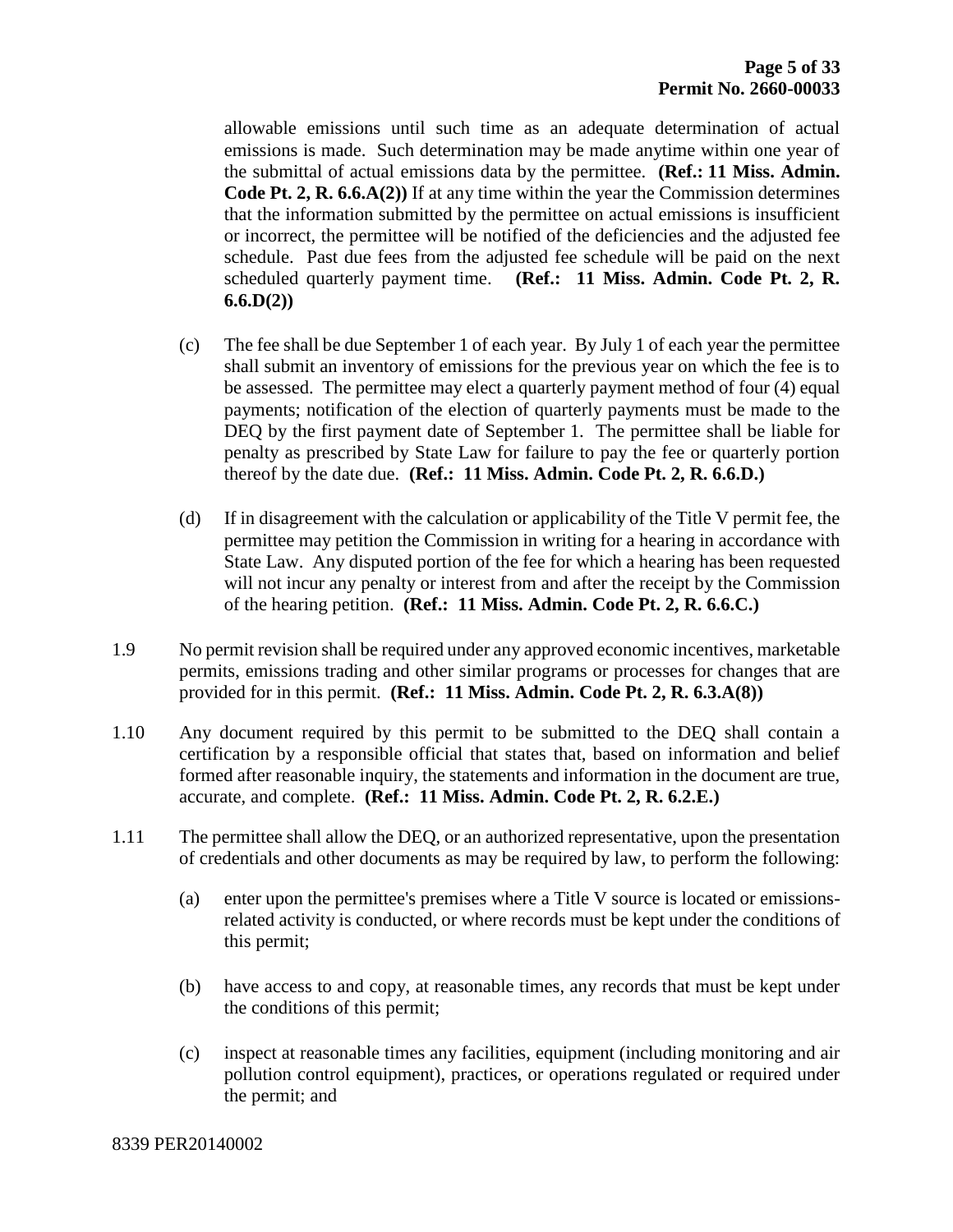- (d) as authorized by the Federal Act, sample or monitor, at reasonable times, substances or parameters for the purpose of assuring compliance with the permit or applicable requirements. **(Ref.: 11 Miss. Admin. Code Pt. 2, R. 6.3.C(2))**
- 1.12 Except as otherwise specified or limited herein, the permittee shall have necessary sampling ports and ease of accessibility for any new air pollution control equipment, obtained after May 8, 1970, and vented to the atmosphere. **(Ref.: 11 Miss. Admin. Code Pt. 2, R. 1.3.I(1))**
- 1.13 Except as otherwise specified or limited herein, the permittee shall provide the necessary sampling ports and ease of accessibility when deemed necessary by the Permit Board for air pollution control equipment that was in existence prior to May 8, 1970. **(Ref.: 11 Miss. Admin. Code Pt. 2, R. 1.3.I(2))**
- 1.14 Compliance with the conditions of this permit shall be deemed compliance with any applicable requirements as of the date of permit issuance where such applicable requirements are included and are specifically identified in the permit or where the permit contains a determination, or summary thereof, by the Permit Board that requirements specifically identified previously are not applicable to the source. **(Ref.: 11 Miss. Admin. Code Pt. 2, R. 6.3.F(1))**
- 1.15 Nothing in this permit shall alter or affect the following:
	- (a) the provisions of Section 303 of the Federal Act (emergency orders), including the authority of the Administrator under that section;
	- (b) the liability of an owner or operator of a source for any violation of applicable requirements prior to or at the time of permit issuance;
	- (c) the applicable requirements of the acid rain program, consistent with Section 408(a) of the Federal Act.
	- (d) the ability of EPA to obtain information from a source pursuant to Section 114 of the Federal Act. **(Ref.: 11 Miss. Admin. Code Pt. 2, R. 6.3.F(2))**
- 1.16 The permittee shall comply with the requirement to register a Risk Management Plan if permittee's facility is required pursuant to Section 112(r) of the Act to register such a plan. **(Ref.: 11 Miss. Admin. Code Pt. 2, R. 6.3.H.)**
- 1.17 Expiration of this permit terminates the permittee's right to operate unless a timely and complete renewal application has been submitted. A timely application is one which is submitted at least six (6) months prior to expiration of the Title V permit. If the permittee submits a timely and complete application, the failure to have a Title V permit is not a violation of regulations until the Permit Board takes final action on the permit application. This protection shall cease to apply if, subsequent to the completeness determination, the permittee fails to submit by the deadline specified in writing by the DEQ any additional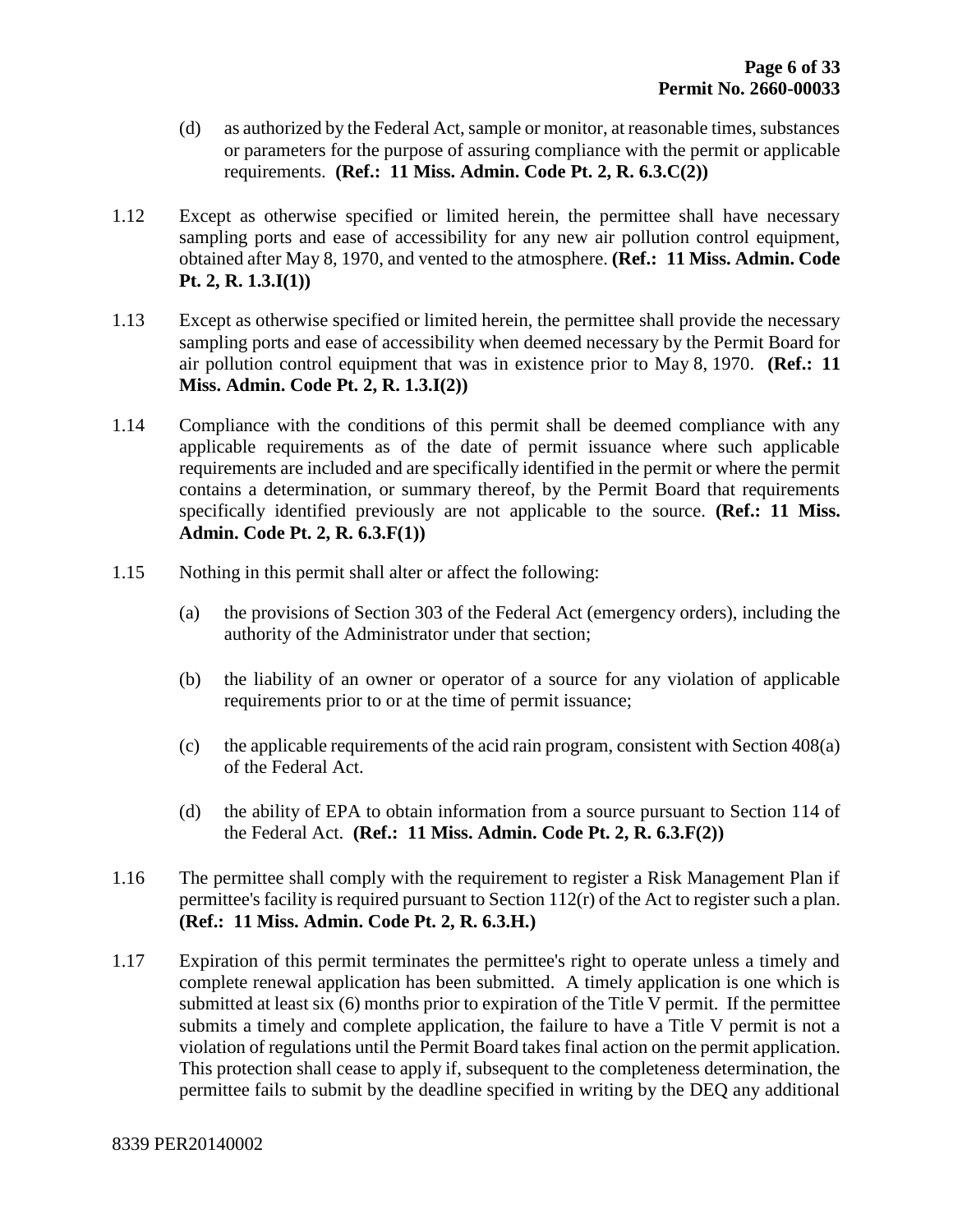information identified as being needed to process the application. **(Ref.: 11 Miss. Admin. Code Pt. 2, R. 6.4.C(2)., R. 6.4.B., and R. 6.2.A(1)(c))**

- 1.18 The permittee is authorized to make changes within their facility without requiring a permit revision (ref: Section 502(b)(10) of the Act) if:
	- (a) the changes are not modifications under any provision of Title I of the Act;
	- (b) the changes do not exceed the emissions allowable under this permit;
	- (c) the permittee provides the Administrator and the Department with written notification in advance of the proposed changes (at least seven (7) days, or such other time frame as provided in other regulations for emergencies) and the notification includes:
		- (1) a brief description of the change(s),
		- (2) the date on which the change will occur,
		- (3) any change in emissions, and
		- (4) any permit term or condition that is no longer applicable as a result of the change;
	- (d) the permit shield shall not apply to any Section 502(b)(10) change. **(Ref.: 11 Miss. Admin. Code Pt. 2, R. 6.4.F(1))**
- 1.19 Should the Executive Director of the Mississippi Department of Environmental Quality declare an Air Pollution Emergency Episode, the permittee will be required to operate in accordance with the permittee's previously approved Emissions Reduction Schedule or, in the absence of an approved schedule, with the appropriate requirements specified in 11 Miss. Admin. Code Pt. 2, Ch. 3., "Regulations for the Prevention of Air Pollution Emergency Episodes" for the level of emergency declared. **(Ref.: 11 Miss. Admin. Code Pt. 2, Ch. 3.)**
- 1.20 Except as otherwise provided herein, a modification of the facility may require a Permit to Construct in accordance with the provisions of Regulations 11 Miss. Admin. Code Pt. 2, Ch. 2., "Permit Regulations for the Construction and/or Operation of Air Emissions Equipment", and may require modification of this permit in accordance with Regulations 11 Miss. Admin. Code Pt. 2, Ch. 6., "Air Emissions Operating Permit Regulations for the Purposes of Title V of the Federal Clean Air Act". Modification is defined as "(a))ny physical change in or change in the method of operation of a facility which increases the actual emissions or the potential uncontrolled emissions of any air pollutant subject to regulation under the Federal Act emitted into the atmosphere by that facility or which results in the emission of any air pollutant subject to regulation under the Federal Act into the atmosphere not previously emitted. A physical change or change in the method of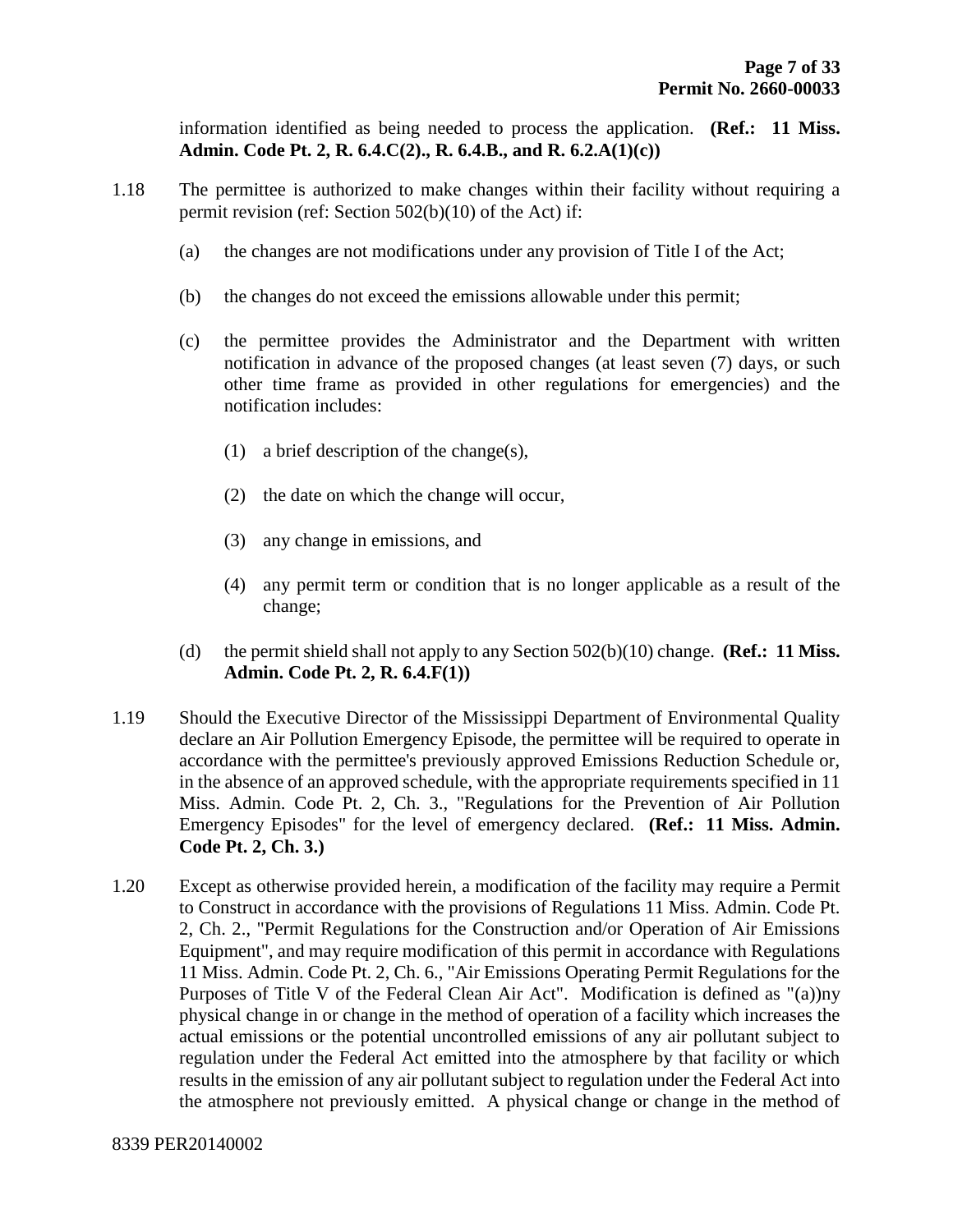operation shall not include:

- (a) routine maintenance, repair, and replacement;
- (b) use of an alternative fuel or raw material by reason of an order under Sections 2 (a) and (b) of the Federal Energy Supply and Environmental Coordination Act of 1974 (or any superseding legislation) or by reason of a natural gas curtailment plan pursuant to the Federal Power Act;
- (c) use of an alternative fuel by reason of an order or rule under Section 125 of the Federal Act;
- (d) use of an alternative fuel or raw material by a stationary source which:
	- (1) the source was capable of accommodating before January 6, 1975, unless such change would be prohibited under any federally enforceable permit condition which was established after January 6, 1975, pursuant to 40 CFR 52.21 or under regulations approved pursuant to 40 CFR 51.166; or
	- (2) the source is approved to use under any permit issued under 40 CFR 52.21 or under regulations approved pursuant to 40 CFR 51.166;
- (e) an increase in the hours of operation or in the production rate unless such change would be prohibited under any federally enforceable permit condition which was established after January 6, 1975, pursuant to 40 CFR 52.21 or under regulations approved pursuant to 40 CFR Subpart I or 40 CFR 51.166; or
- (f) any change in ownership of the stationary source."

#### 1.21 Any change in ownership or operational control must be approved by the Permit Board. **(Ref.: 11 Miss. Admin. Code Pt. 2, R. 6.4.D(4))**

- 1.22 This permit is a Federally approved operating permit under Title V of the Federal Clean Air Act as amended in 1990. All terms and conditions, including any designed to limit the source's potential to emit, are enforceable by the Administrator and citizens under the Federal Act as well as the Commission. **(Ref.: 11 Miss. Admin. Code Pt. 2, R. 6.3.B(1))**
- 1.23 Except as otherwise specified or limited herein, the open burning of residential, commercial, institutional, or industrial solid waste, is prohibited. This prohibition does not apply to infrequent burning of agricultural wastes in the field, silvicultural wastes for forest management purposes, land-clearing debris, debris from emergency clean-up operations, and ordnance. Open burning of land-clearing debris must not use starter or auxiliary fuels which cause excessive smoke (rubber tires, plastics, etc.); must not be performed if prohibited by local ordinances; must not cause a traffic hazard; must not take place where there is a High Fire Danger Alert declared by the Mississippi Forestry Commission or Emergency Air Pollution Episode Alert imposed by the Executive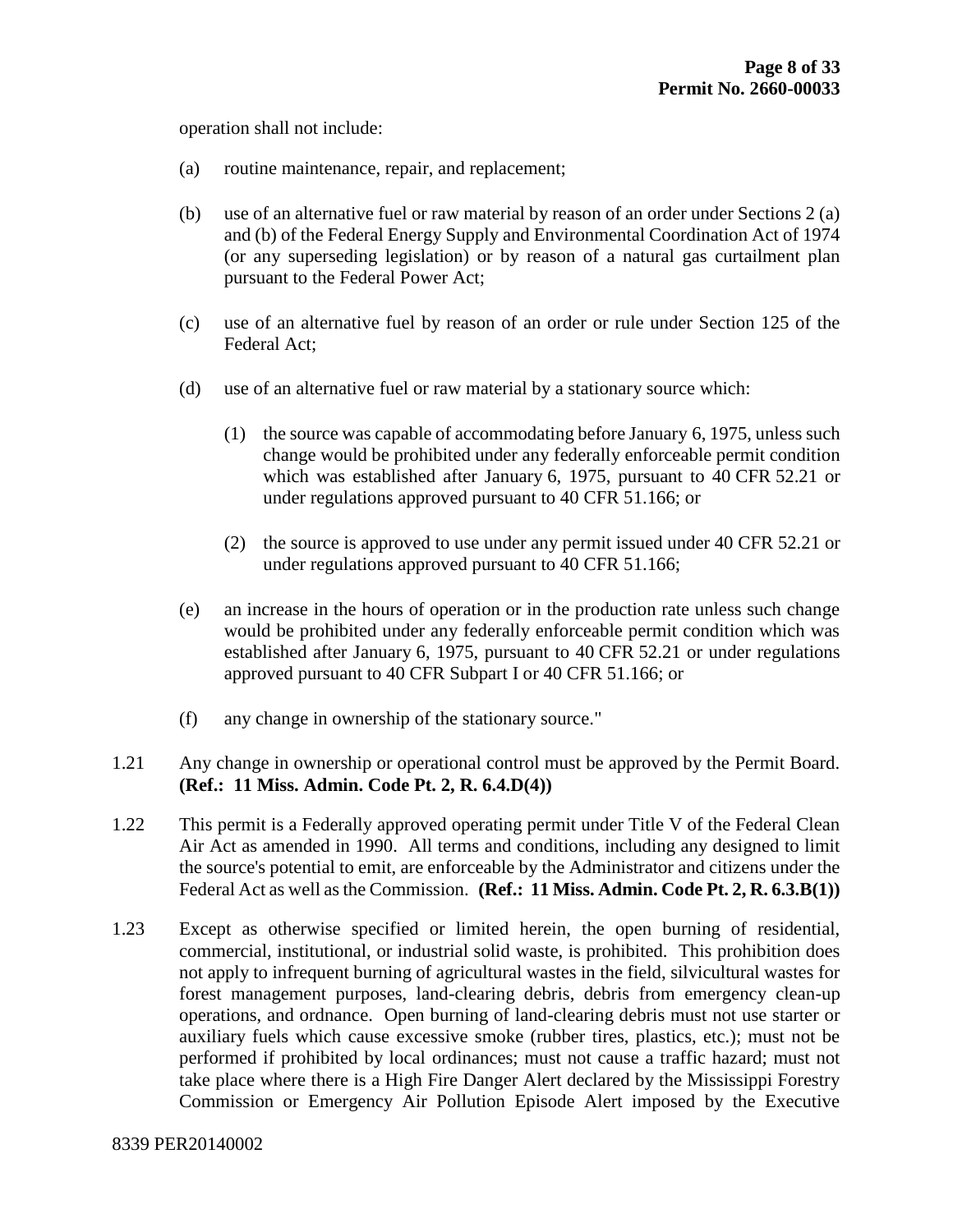Director and must meet the following buffer zones.

- (a) Open burning without a forced-draft air system must not occur within 500 yards of an occupied dwelling.
- (b) Open burning utilizing a forced-draft air system on all fires to improve the combustion rate and reduce smoke may be done within 500 yards of but not within 50 yards of an occupied dwelling.
- (c) Burning must not occur within 500 yards of commercial airport property, private air fields, or marked off-runway aircraft approach corridors unless written approval to conduct burning is secured from the proper airport authority, owner or operator. **(Ref.: 11 Miss. Admin. Code Pt. 2, R. 1.3.G.)**
- 1.24 Except as otherwise specified herein, the permittee shall be subject to the following provision with respect to emergencies.
	- (a) Except as otherwise specified herein, an "emergency" means any situation arising from sudden and reasonably unforeseeable events beyond the control of the source, including acts of God, which situation requires immediate corrective action to restore normal operation, and that causes the source to exceed a technology-based emission limitation under the permit, due to unavoidable increases in emissions attributable to the emergency. An emergency shall not include noncompliance to the extent caused by improperly designed equipment, lack of preventative maintenance, careless or improper operation, or operator error.
	- (b) An emergency constitutes an affirmative defense to an action brought for noncompliance with such technology-based emission limitations if the conditions specified in (c) following are met.
	- (c) The affirmative defense of emergency shall be demonstrated through properly signed contemporaneous operating logs, or other relevant evidence that include information as follows:
		- (1) an emergency occurred and that the permittee can identify the cause(s) of the emergency;
		- (2) the permitted facility was at the time being properly operated;
		- (3) during the period of the emergency the permittee took all reasonable steps to minimize levels of emissions that exceeded the emission standards, or other requirements in the permit; and
		- (4) the permittee submitted notice of the emergency to the DEQ within 2 working days of the time when emission limitations were exceeded due to the emergency. This notice must contain a description of the emergency, any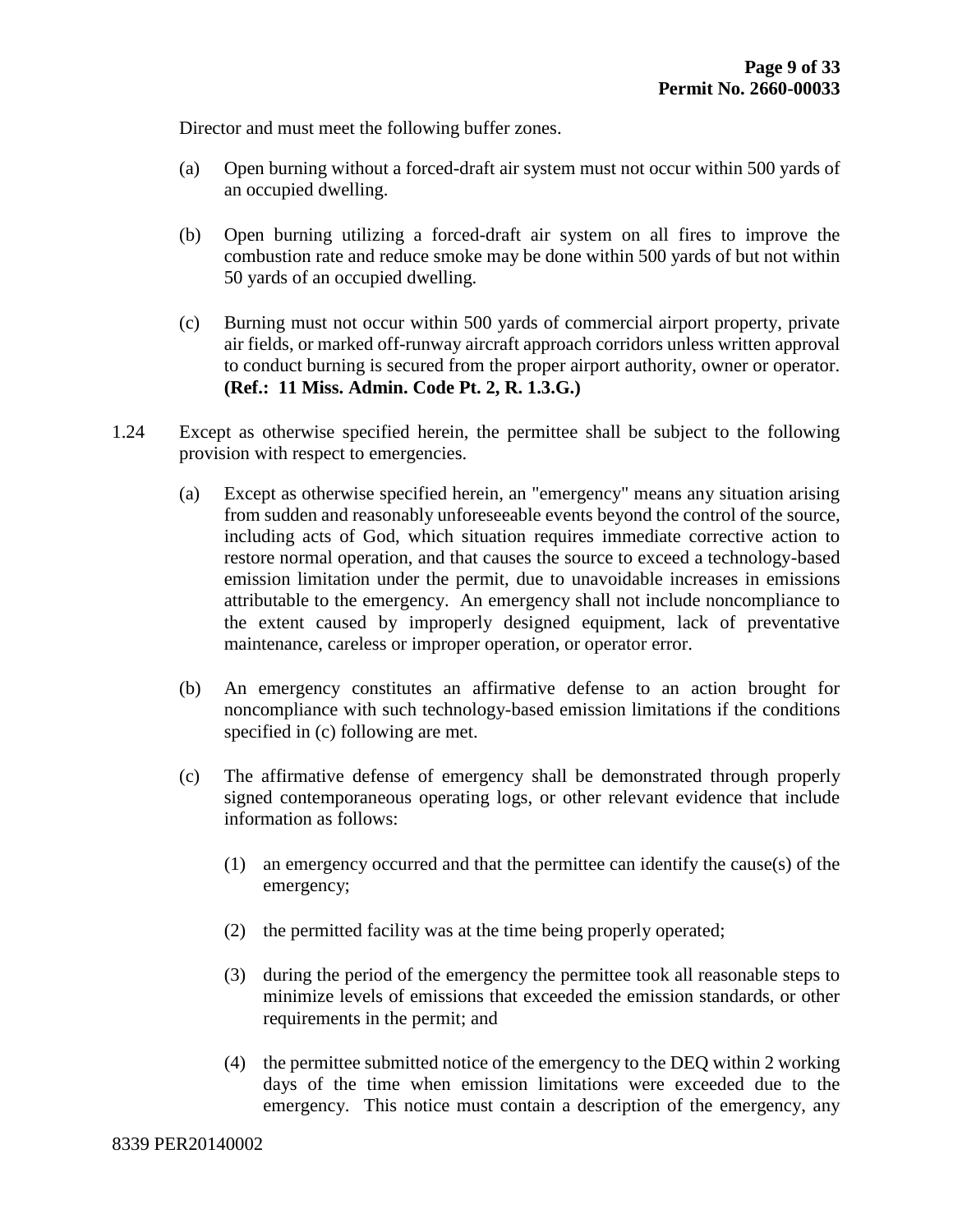steps taken to mitigate emissions, and corrective actions taken.

- (d) In any enforcement proceeding, the permittee seeking to establish the occurrence of an emergency has the burden of proof.
- (e) This provision is in addition to any emergency or upset provision contained in any applicable requirement specified elsewhere herein. **(Ref.: 11 Miss. Admin. Code Pt. 2, R. 6.3.G.)**
- 1.25 Except as otherwise specified herein, the permittee shall be subject to the following provisions with respect to upsets, startups, shutdowns and maintenance.
	- (a) Upsets (as defined by 11 Miss. Admin. Code Pt. 2, R. 1.2.KK.)
		- (1) The occurrence of an upset constitutes an affirmative defense to an enforcement action brought for noncompliance with emission standards or other requirements of Applicable Rules and Regulations or any applicable permit if the permittee demonstrates through properly signed contemporaneous operating logs, or other relevant evidence that include information as follows:
			- (i) an upset occurred and that the permittee can identify the cause(s) of the upset;
			- (ii) the source was at the time being properly operated;
			- (iii) during the upset the permittee took all reasonable steps to minimize levels of emissions that exceeded the emission standards, or other requirements of Applicable Rules and Regulations or any applicable permit;
			- (iv) the permittee submitted notice of the upset to the DEQ within 5 working days of the time the upset began; and
			- (v) the notice of the upset shall contain a description of the upset, any steps taken to mitigate emissions, and corrective actions taken.
		- (2) In any enforcement proceeding, the permittee seeking to establish the occurrence of an upset has the burden of proof.
		- (3) This provision is in addition to any upset provision contained in any applicable requirement.
	- (b) Startups and Shutdowns (as defined by 11 Miss. Admin. Code Pt. 2, R. 1.2.HH. & R. 1.2.CC.)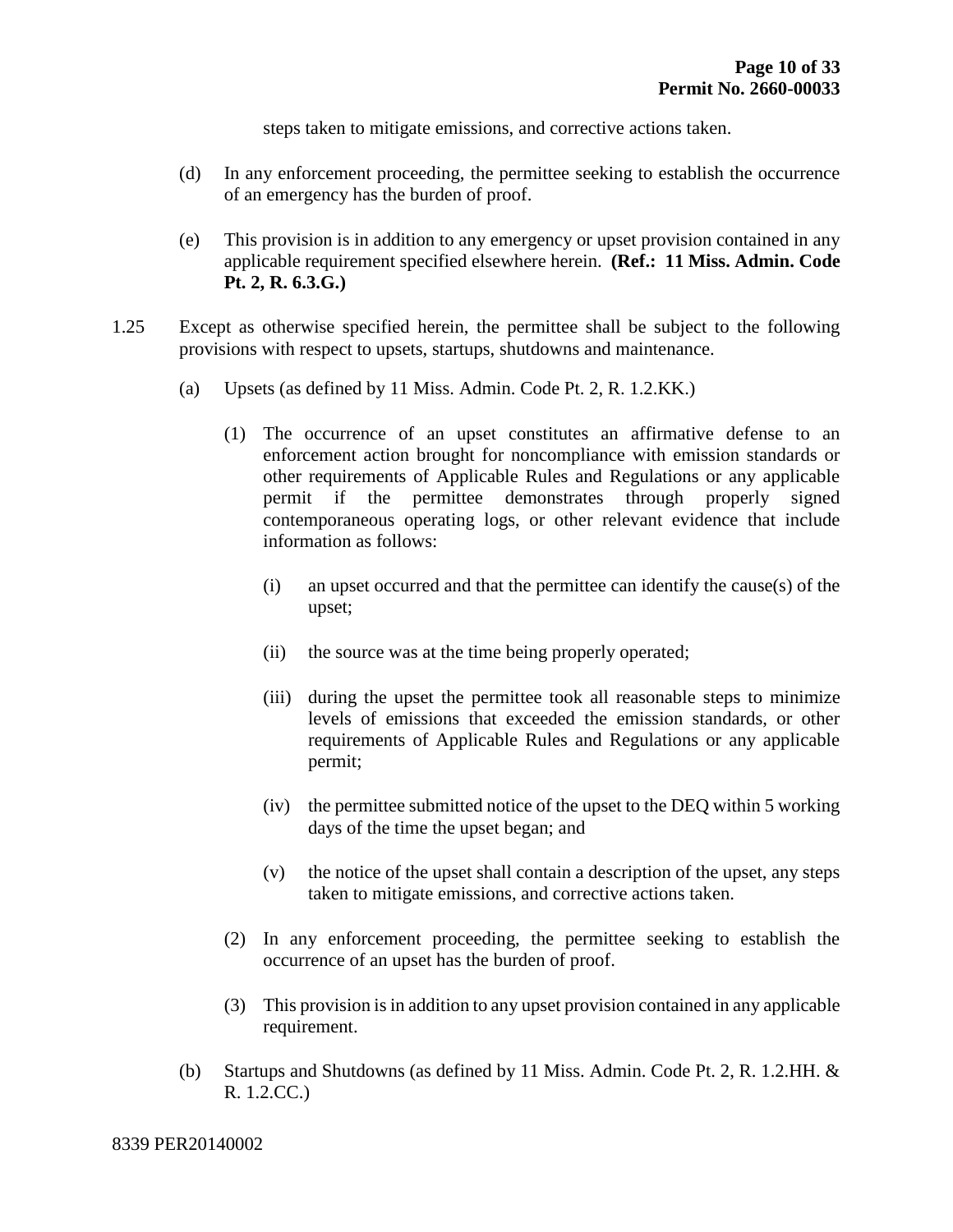- (1) Startups and shutdowns are part of normal source operation. Emissions limitations applicable to normal operation apply during startups and shutdowns except as follows:
	- (i) when sudden, unavoidable breakdowns occur during a startup or shutdown, the event may be classified as an upset subject to the requirements above;
	- (ii) when a startup or shutdown is infrequent, the duration of excess emissions is brief in each event, and the design of the source is such that the period of excess emissions cannot be avoided without causing damage to equipment or persons; or
	- (iii) when the emissions standards applicable during a startup or shutdown are defined by other requirements of Applicable Rules and Regulations or any applicable permit.
- (2) In any enforcement proceeding, the permittee seeking to establish the applicability of any exception during a startup or shutdown has the burden of proof.
- (3) In the event this startup and shutdown provision conflicts with another applicable requirement, the more stringent requirement shall apply.
- (c) Maintenance.
	- (1) Maintenance should be performed during planned shutdown or repair of process equipment such that excess emissions are avoided. Unavoidable maintenance that results in brief periods of excess emissions and that is necessary to prevent or minimize emergency conditions or equipment malfunctions constitutes an affirmative defense to an enforcement action brought for noncompliance with emission standards, or other regulatory requirements if the permittee can demonstrate the following:
		- (i) the permittee can identify the need for the maintenance;
		- (ii) the source was at the time being properly operated;
		- (iii) during the maintenance the permittee took all reasonable steps to minimize levels of emissions that exceeded the emission standards, or other requirements of Applicable Rules and Regulations or any applicable permit;
		- (iv) the permittee submitted notice of the maintenance to the DEQ within 5 working days of the time the maintenance began or such other times as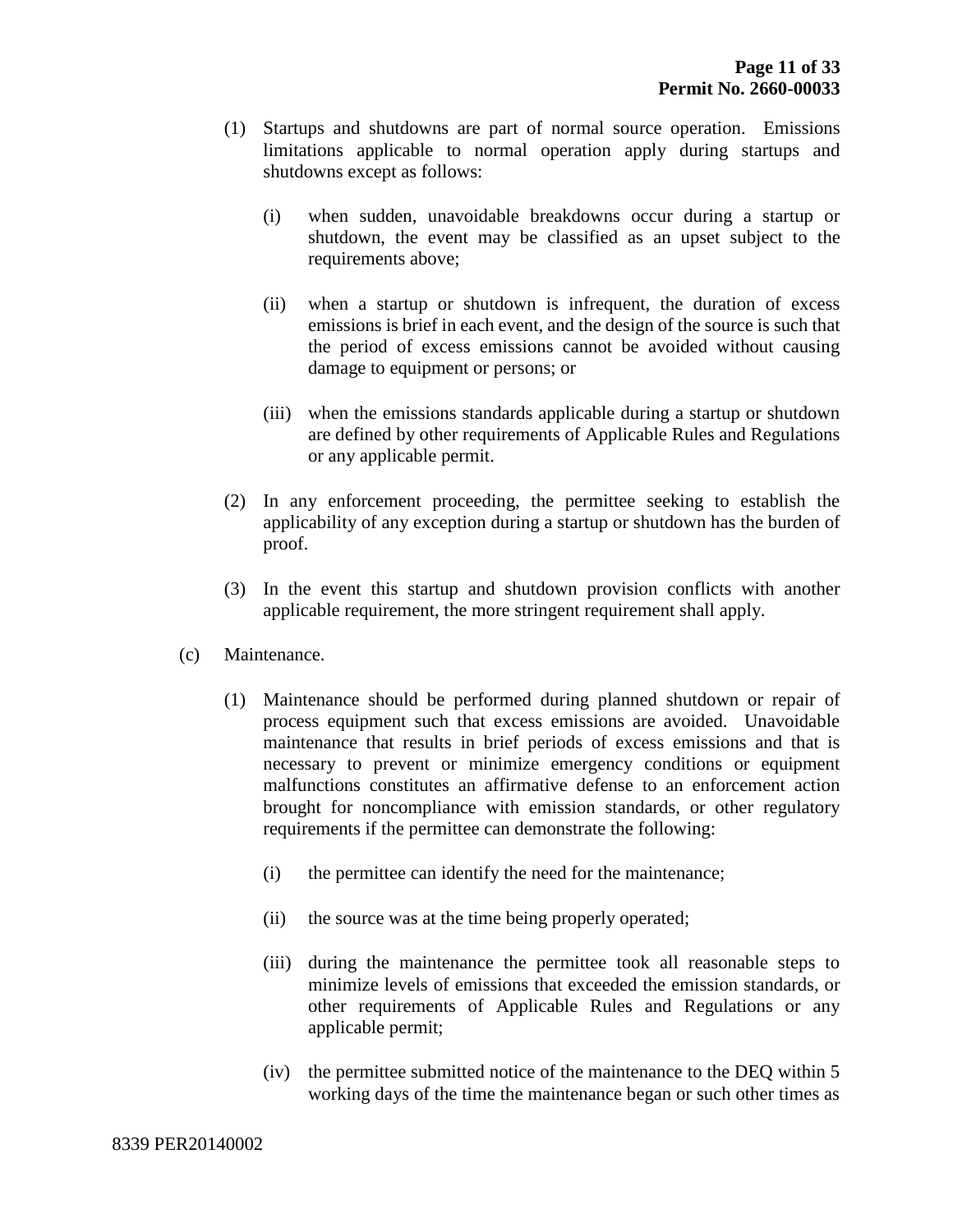allowed by DEQ; and

- (v) the notice shall contain a description of the maintenance, any steps taken to mitigate emissions, and corrective actions taken.
- (2) In any enforcement proceeding, the permittee seeking to establish the applicability of this section has the burden of proof.
- (3) In the event this maintenance provision conflicts with another applicable requirement, the more stringent requirement shall apply. **(Ref.: 11 Miss. Admin. Code Pt. 2, R. 1.10.)**
- 1.26 The permittee shall comply with all applicable standards for demolition and renovation activities pursuant to the requirements of 40 CFR Part 61, Subpart M, as adopted by reference in Regulation 11 Miss Admin. Code Pt. 2, R. 1.8. The permittee shall not be required to obtain a modification of this permit in order to perform the referenced activities.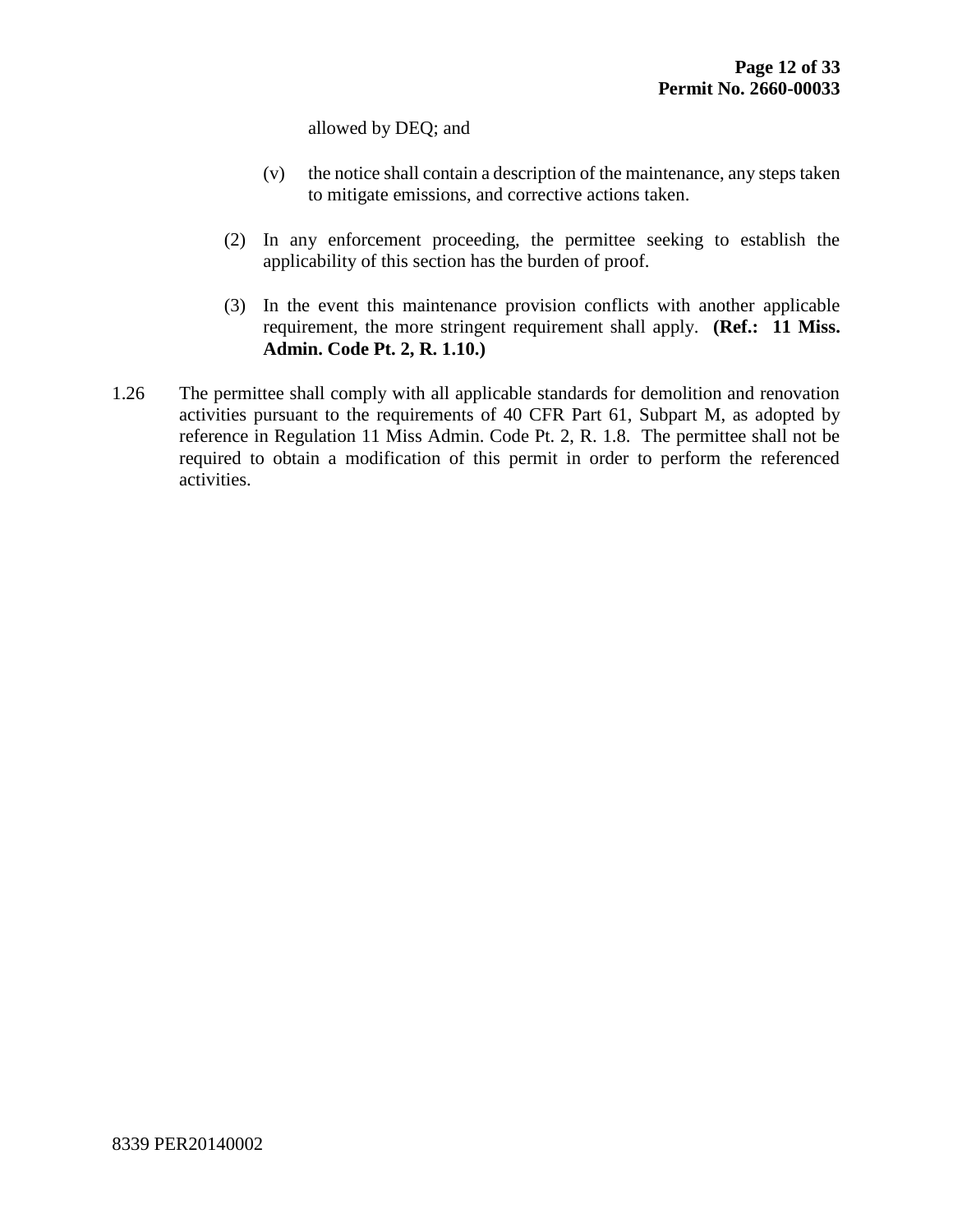## **SECTION 2. EMISSION POINTS & POLLUTION CONTROL DEVICES**

| <b>Emission Point</b> | Description                                                                                                                                                                                                                                 |
|-----------------------|---------------------------------------------------------------------------------------------------------------------------------------------------------------------------------------------------------------------------------------------|
| $AA-001$              | Municipal solid waste landfill with a design capacity of $27,000,000$ yd <sup>3</sup> , with a gas collection and<br>control system (GCCS) vented to a 3,400 scfm candlestick flare (Parnel PNL-101) for the<br>combustion of Landfill Gas. |
| $AA-002$              | Fugitive emissions from onsite roads                                                                                                                                                                                                        |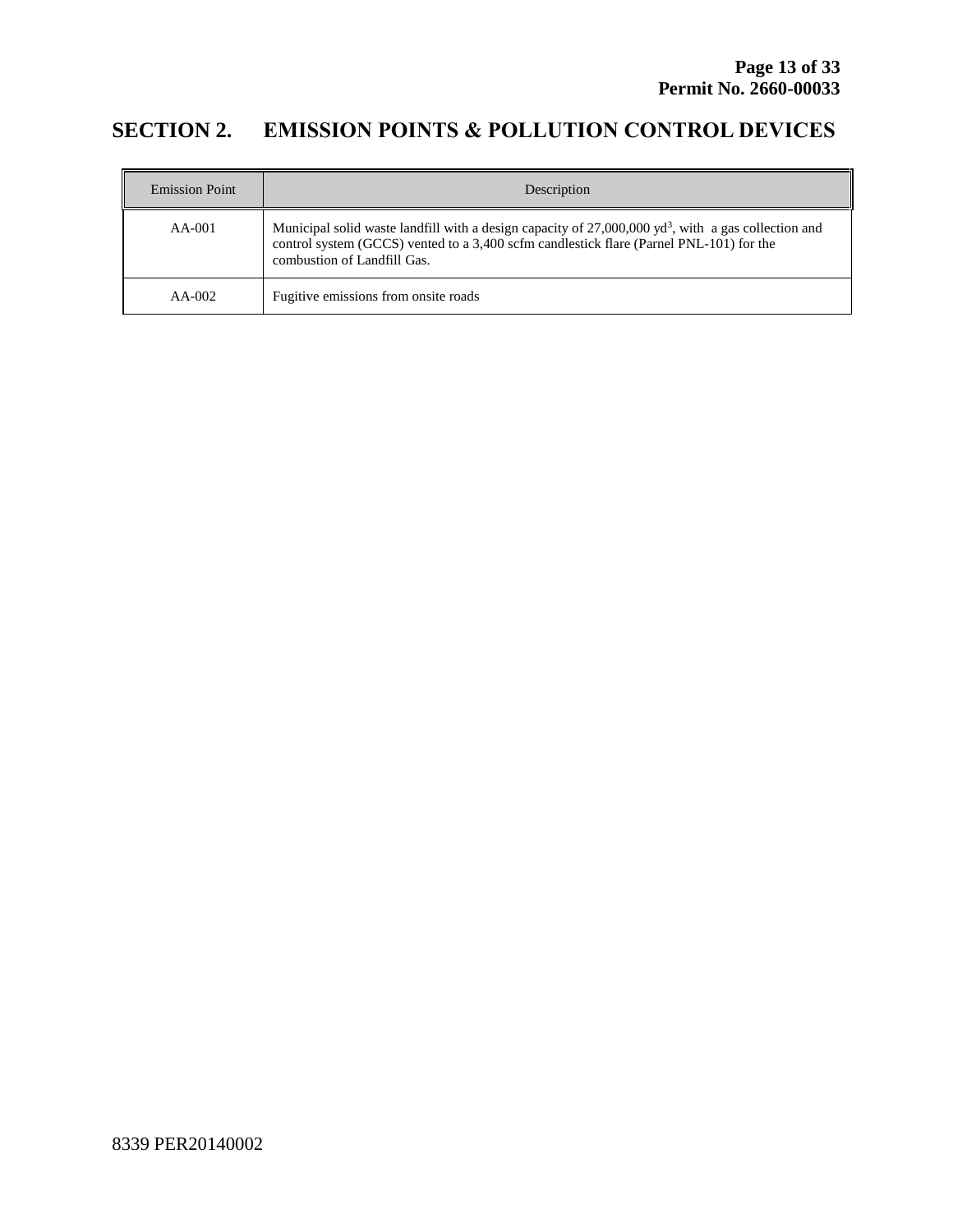## **SECTION 3. EMISSION LIMITATIONS & STANDARDS**

#### **A. Facility-Wide Emission Limitations & Standards**

- 3.A.1 Except as otherwise specified or limited herein, the permittee shall not cause, permit, or allow the emission of smoke from a point source into the open air from any manufacturing, industrial, commercial or waste disposal process which exceeds forty (40) percent opacity subject to the exceptions provided in (a)  $\&$  (b).
	- (a) Startup operations may produce emissions which exceed 40% opacity for up to fifteen (15) minutes per startup in any one hour and not to exceed three (3) startups per stack in any twenty-four (24) hour period.
	- (b) Emissions resulting from soot blowing operations shall be permitted provided such emissions do not exceed 60 percent opacity, and provided further that the aggregate duration of such emissions during any twenty-four (24) hour period does not exceed ten (10) minutes per billion BTU gross heating value of fuel in any one hour. **(Ref.: 11 Miss. Admin. Code Pt. 2, R. 1.3.A.)**
- 3.A.2 Except as otherwise specified or limited herein, the permittee shall not cause, allow, or permit the discharge into the ambient air from any point source or emissions, any air contaminant of such opacity as to obscure an observer's view to a degree in excess of 40% opacity, equivalent to that provided in Paragraph 3.A.1. This shall not apply to vision obscuration caused by uncombined water droplets. **(Ref.: 11 Miss. Admin. Code Pt. 2, R. 1.3.B.)**

#### **B. Emission Point Specific Emission Limitations & Standards**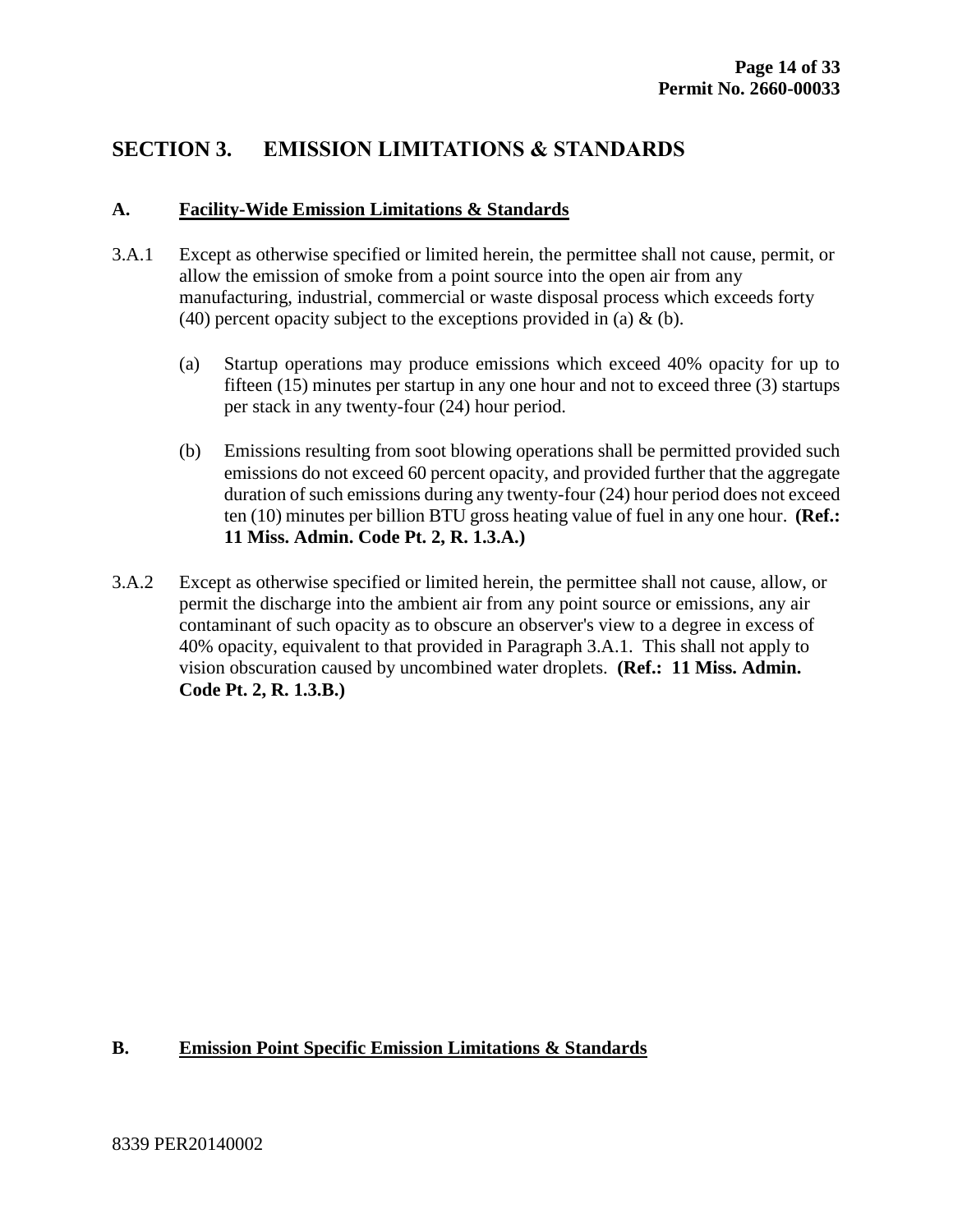| Emission<br>Point(s) | Applicable Requirement                                                                                      | Condition<br>Number(s) | Pollutant/<br>Parameter                      | Limit/Standard                                                                                                                                                             |
|----------------------|-------------------------------------------------------------------------------------------------------------|------------------------|----------------------------------------------|----------------------------------------------------------------------------------------------------------------------------------------------------------------------------|
| AA-001               | 40 CFR 60, Subpart WWW<br>Standards of Performance for<br>Municipal Solid Waste<br>Landfills, 40 CFR 60.750 | 3.B.1                  | <b>NMOC</b>                                  | Applicability                                                                                                                                                              |
|                      | 40 CFR 60.752(b)(2)(iii)(A),<br>Subpart WWW                                                                 | 3.B.2                  | <b>NMOC</b>                                  | Route all collected gas to the open<br>flare                                                                                                                               |
|                      | 40 CFR 60.752(b)(2)(iv),<br>Subpart WWW                                                                     | 3.B.3                  |                                              | Control system must be operated<br>according to 40 CFR 60.753, 60.755<br>and 60.756.                                                                                       |
|                      | 40 CFR 60.752(b)(2)(v),<br>Subpart WWW                                                                      | 3.B.4                  |                                              | <b>Closure Requirements</b>                                                                                                                                                |
|                      | 11 Miss. Admin. Code Pt. 2,<br>R. 1.4.B(2).                                                                 | 3.B.5                  | $H_2S$                                       | Control gas streams containing $H_2S$ in<br>excess of 1 gr/100 scf                                                                                                         |
|                      | <b>National Emission Standard</b><br>for Asbestos, 40 CFR 61,<br>Subpart M                                  | 6                      | Asbestos                                     | Applicability                                                                                                                                                              |
|                      | 40 CFR 61.140 and 61.154                                                                                    |                        |                                              |                                                                                                                                                                            |
|                      | 40 CFR 61.154(a), (c), or<br>(d), Subpart M                                                                 | 3.B.7                  | Visible<br>Emissions or<br>Work<br>Practices | No visible emissions to outside air<br>where asbestos-containing material<br>has been deposited, or<br>Establish daily cover of asbestos-<br>containing waste material, or |
|                      |                                                                                                             |                        |                                              | Use an alternative emissions control<br>method upon written approval by<br>MDEQ.                                                                                           |
|                      | 40 CFR 61.154(b), Subpart<br>М                                                                              | 3.B.8                  | Signage and<br>Fencing                       | Warning signs and fencing must be<br>installed and maintained, unless<br>otherwise noted                                                                                   |
|                      | 40 CFR 60.18(c)(2), Subpart<br>A                                                                            | 3.B.9                  | Operating<br>Requirement                     | Flare operated with a flame present at<br>all times                                                                                                                        |
|                      | 40 CFR 60.18(c)(1), Subpart<br>A                                                                            | 3.B.10                 | Visible<br>Emissions                         | No visible emissions except for<br>periods not to exceed a total of 5<br>minutes during any 2 consecutive<br>hours                                                         |
|                      | 40 CFR 60.18(c)(3)-(6),<br>Subpart A                                                                        | 3.B.11                 | <b>Flare Design</b><br>Requirements          | Flare must be designed and operated<br>according to 40 CFR $60.18(c)(3)-(6)$                                                                                               |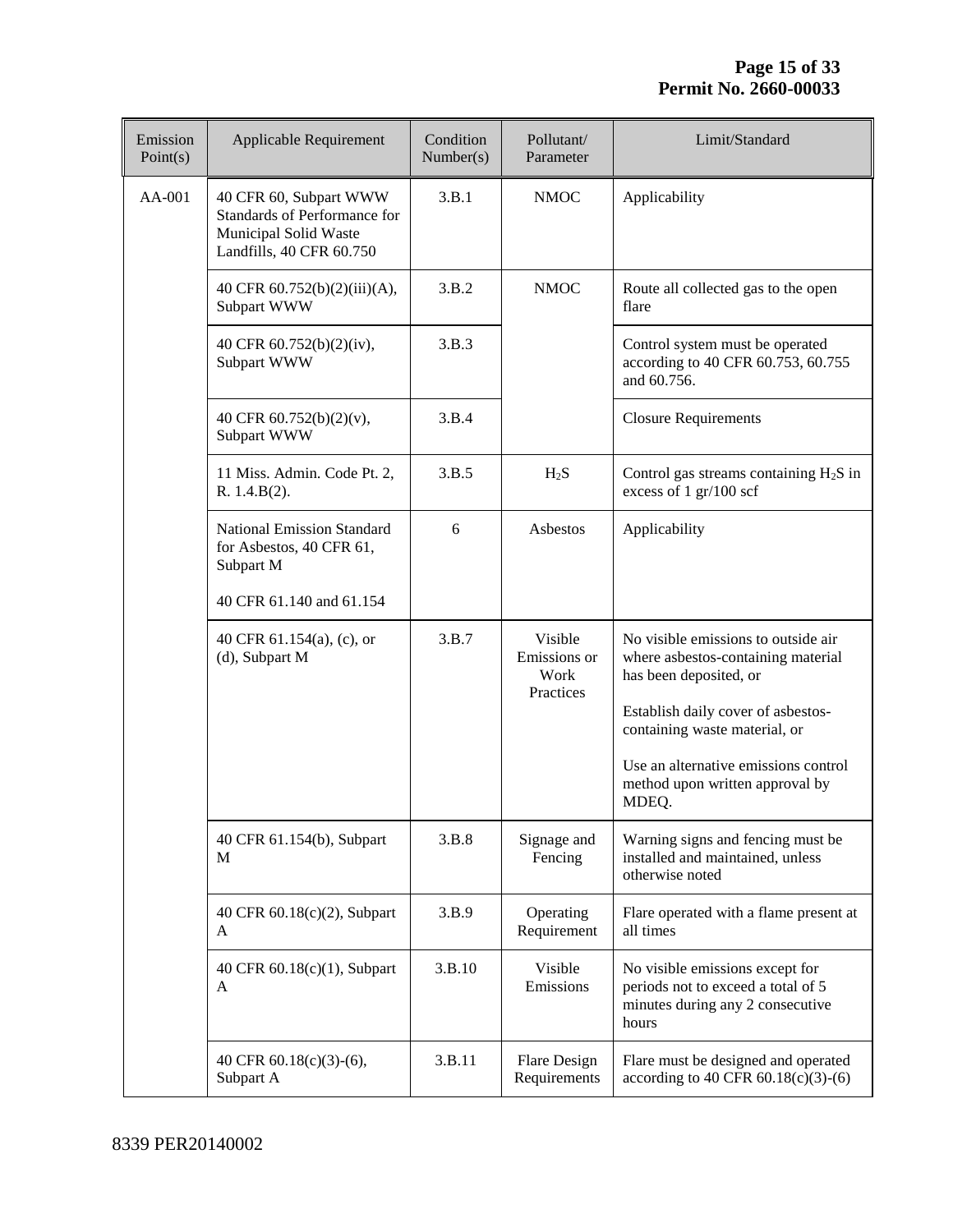| Emission<br>Point $(s)$ | Applicable Requirement                                                                                                         | Condition<br>Number(s) | Pollutant/<br>Parameter  | Limit/Standard                                                    |
|-------------------------|--------------------------------------------------------------------------------------------------------------------------------|------------------------|--------------------------|-------------------------------------------------------------------|
|                         | 40 CFR $60.18(e)$ , Subpart A                                                                                                  | 3.B.12                 | Operating<br>Requirement | Flare operated at all times when<br>emissions may be vented to it |
|                         | National Emission Standards<br>for Hazardous Air Pollutants:<br>Municipal Solid Waste<br>Landfills, 40 CFR 63,<br>Subpart AAAA | 3.B.13                 | <b>HAP</b>               | Applicability as an existing affected<br>area source              |
|                         | 40 CFR 63.1930,<br>$63.1935(a)(3)$ , $63.1940(a)$ ,<br>63.1945(f), 63.1950, and<br>63.1955(b)                                  |                        |                          |                                                                   |

3.B.1 The permittee is subject to and shall comply with all applicable requirements of the Standards of Performance for Municipal Solid Waste Landfills, 40 CFR 60, Subpart WWW. **(Ref.: 40 CFR 60.750, Subpart WWW)**

For Emission Point AA-001, the permittee shall route all collected gas to the open flare designed and operated in compliance with 40 CFR 60.18. **(Ref.: 40 CFR 60.752(b)(2)(iii)(A))**

- 3.B.2 For Emission Point AA-001, the permittee shall operate the collection and control device installed to comply with Subpart WWW in accordance with 40 CFR 60.753, 60.755 and 60.756. **(Ref.: 40 CFR 60.752(b)(2)(iv))**
- 3.B.3 For Emission Point AA-001, the permittee may cap or remove the collection and control system provided that all of the conditions of paragraphs (a), (b), and (c) are met:
	- (a) The landfill shall be a closed landfill as defined in 40 CFR 60.751 of Subpart WWW. A closure report shall be submitted to the MDEQ as provided in 40 CFR  $60.757(d);$
	- (b) The collection and control system shall have been in operation a minimum of 15 years; and
	- (c) Following the procedures specified in 40 CFR 60.754(b) of Subpart WWW, the calculated NMOC gas produced by the landfill shall be less than 50 megagrams per year on three successive test dates. The test dates shall be no less than 90 days apart and no more than 180 days apart. **(Ref.: 40 CFR 60.752(b)(2)(v))**
- 3.B.4 For Emission Point AA-001, the permittee shall not cause or permit the emission of any gas stream which contains hydrogen sulfide in excess of one grain per 100 standard cubic feet (1 gr/100 scf). Gas streams containing hydrogen sulfide in excess of 1 gr/100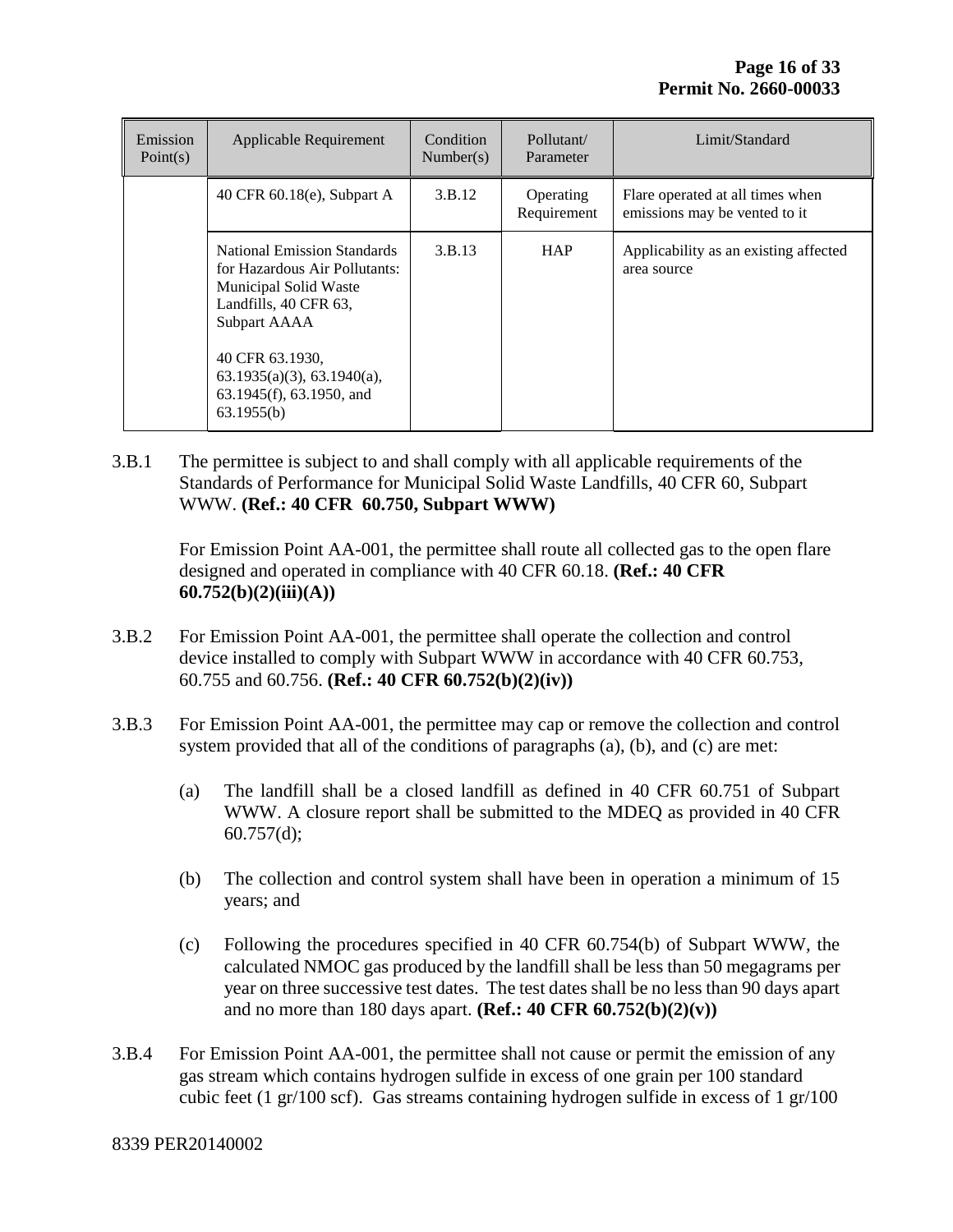scf shall be incinerated at temperatures of not less than 1600° F for a period of not less than 0.5 seconds, or processed in such manner which is equivalent to or more effective for the removal of hydrogen sulfide. **(Ref.: 11 Miss. Admin. Code Pt. 2, R. 1.4.B(2).)**

- 3.B.5 The permittee is subject to and shall comply with all applicable regulations of the National Emission Standard for Asbestos, 40 CFR 61, Subpart M. The permittee shall meet the requirements of 40 CFR 61.154, standards for active waste disposal sites receiving asbestos-containing waste material from any source covered under 40 CFR 61.149, 61.150, or 61.155. **(Ref.: 40 CFR 61.140 and 61.154, Subpart M)**
- 3.B.6 For Emission Point AA-001, the permittee shall comply with one of the following standards for asbestos-containing waste:
	- (a) Either there must be no visible emissions to the outside air from any active waste disposal site where asbestos-containing waste material has been deposited or the requirements of (b) or (c) must be met.
	- (b) At the end of each operating day, or at least once every 24-hour period while the site is in continuous operation, the asbestos-containing waste material that has been deposited at the site during the operating day or previous 24-hour period shall:
		- (1) Be covered with at least 15 centimeters (6 inches) of compacted nonasbestos-containing material, or
		- (2) Be covered with a resinous or petroleum-based dust suppression agent that effectively binds dust and controls wind erosion. Such an agent shall be used in the manner and frequency recommended for the particular dust by the dust suppression agent manufacturer to achieve and maintain dust control. Other equally effective dust suppression agents may be used upon prior approval by the Department. For purposes of this paragraph, any used, spent, or other waste oil is not considered a dust suppression agent.
	- (c) Use an alternative emissions control method that has received prior written approval by the MDEQ according to the procedures described in 40 CFR 61.149(c)(2).

#### **(Ref.: 40 CFR 61.154(a), (c), or (d), Subpart M)**

3.B.7 For Emission Point AA-001, unless a natural barrier adequately deters access by the general public, either warning signs and fencing must be installed and maintained in accordance with 40 CFR  $60.154(b)(1)-(3)$ , or the requirements of 40 CFR  $60.154(c)(1)$ must be met (i.e., the 6-inch daily cover requirement). **(Ref.: 40 CFR 61.154(b), Subpart M)**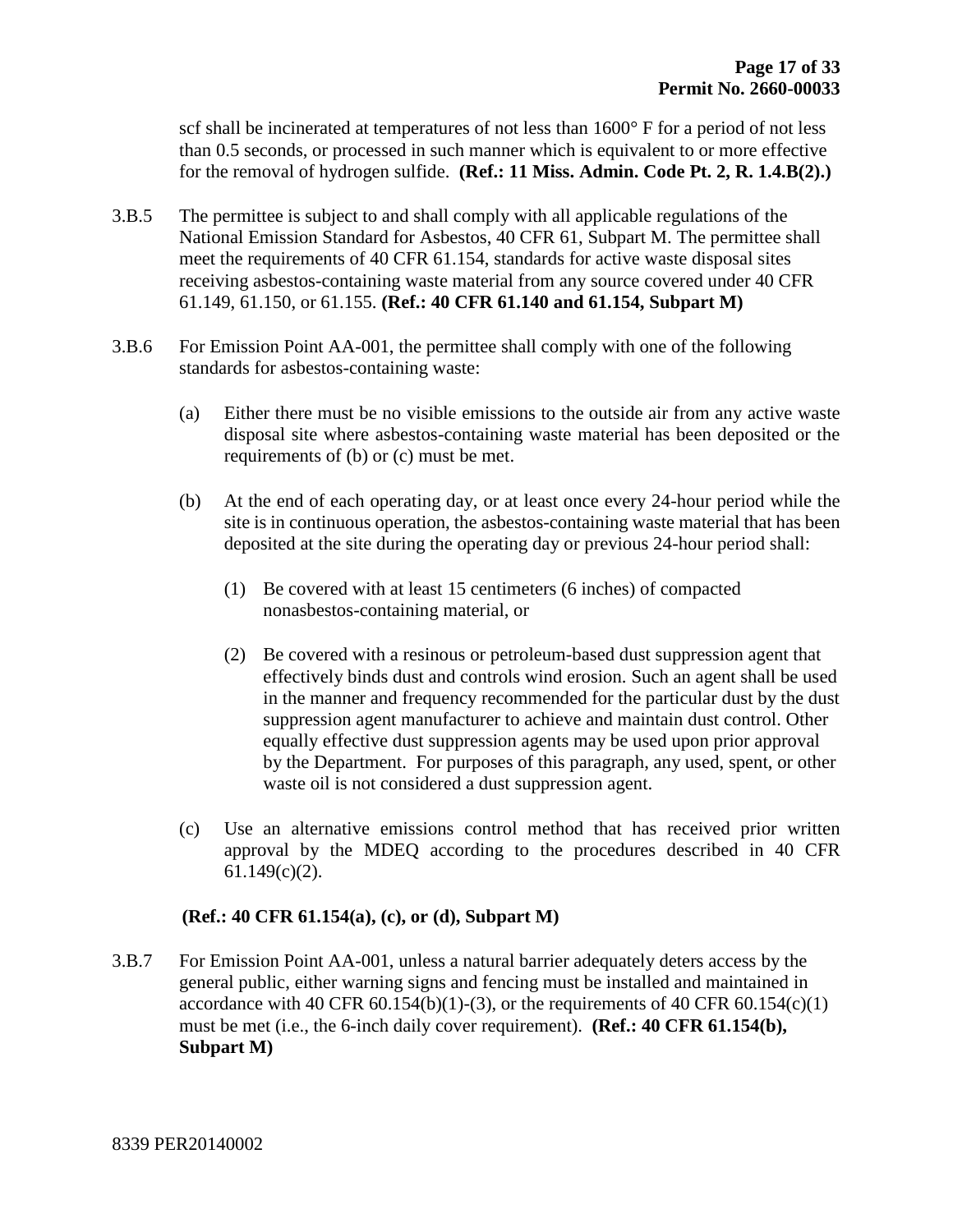- 3.B.8 For Emission Point AA-001, the permittee shall operate the flare with a flame present at all times. **(Ref.: 40 CFR 60.18(c)(2))**
- 3.B.9 For Emission Point AA-001, the flare shall be designed for and operated with no visible emissions as determined by the methods specified in 40 CFR 60.18(f), except for periods not to exceed a total of 5 minutes during any 2 consecutive hours. **(Ref.: 40 CFR 60.18(c)(1))**
- 3.B.10 For Emission Point AA-001, the permittee shall design and operate the flare in accordance with 40 CFR 60.18(c)(3)-(6). **(Ref.: 40 CFR 60.18(c)(3)-(6)))**
- 3.B.11 For Emission Point AA-001, the flare shall be operated at all times when emissions may be vented to it. **(Ref.: 40 CFR 60.18(e))**
- 3.B.12 For Emission Pont AA-001, the permittee is subject to and shall comply with all applicable regulations of the National Emission Standards for Hazardous Air Pollutants: Municipal Solid Waste (MSW) Landfills, 40 CFR Part 63, Subpart AAAA. The affected source under Subpart AAAA includes the entire disposal facility in a contiguous geographic space where household waste is placed in or on land. Emission Point AA-001 is an existing affected area source, and the permittee must comply with the requirements in 40 CFR 63.1960 through 63.1985 and the general provisions specified in Table 1 of Subpart AAAA. The permittee is no longer required to comply with the requirements of Subpart AAAA when controls are no longer required as specified in 40 CFR 60.752(b)(2)(v) of Subpart WWW, Condition 3.B.5 herein. **(Ref.: 40 CFR 63.1930, 63.1935(a)(3), 63.1940(a), 63.1945(f), 63.1950, and 63.1955(b))**

#### **C. Insignificant and Trivial Activity Emission Limitations & Standards**

| <b>Insignificant Activity</b> | <b>Description</b>                                 |
|-------------------------------|----------------------------------------------------|
| IA-000                        | Aboveground Tanks as listed below:                 |
|                               | 110,000 gallon Leachate Tank                       |
|                               | 110,000 gallon Leachate Tank<br>$\bullet$          |
|                               | 110,000 gallon Leachate Tank<br>$\bullet$          |
|                               | 5,500 gallon Sodium Hydroxide Tank<br>$\bullet$    |
|                               | 5,500 gallon Sodium Hypochlorite Tank<br>$\bullet$ |
|                               | 10,000 gallon Diesel Tank<br>$\bullet$             |
|                               | 500 gallon Gasoline Tank                           |
|                               | 300 gallon Gear Oil Tank<br>$\bullet$              |
|                               | 300 gallon Hydraulic Oil Tank<br>$\bullet$         |
|                               | 300 gallon Motor Oil Tank<br>$\bullet$             |
|                               | 300 gallon Trans AST                               |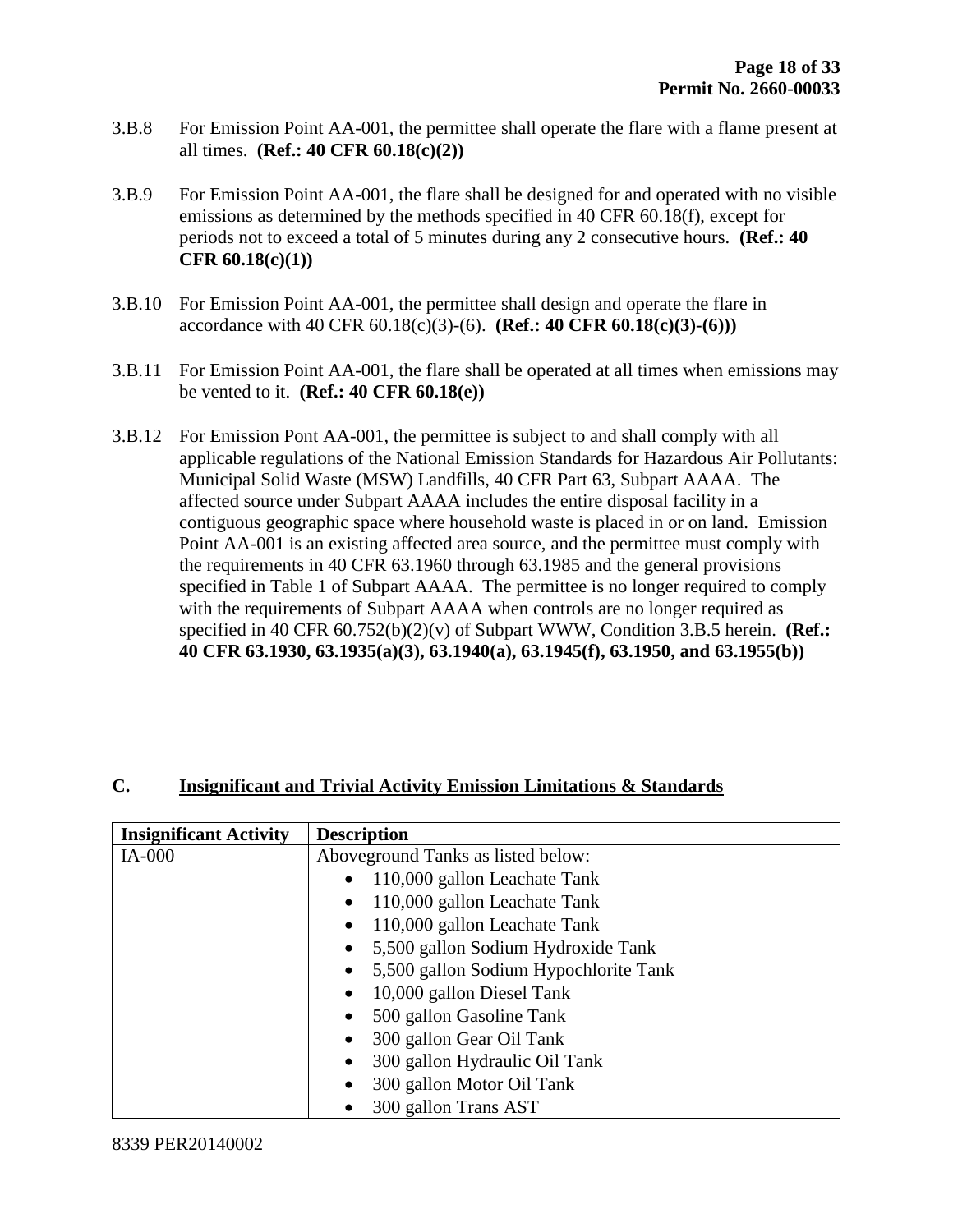| $IA-001$ | <b>Solidification Basin</b>               |
|----------|-------------------------------------------|
| $IA-002$ | Six Tray Air Stripper-Leachate Management |
| $IA-011$ | Used Oil Space Heater                     |

| Applicable Requirement                            | Condition<br>Number(s) | Pollutant/<br>Parameter | Limit/Standard |
|---------------------------------------------------|------------------------|-------------------------|----------------|
| 11 Miss. Admin. Code Pt. 2, R.<br>$1.3.D(1)(a)$ . | 3.C.1                  | PM                      | 0.6 lbs/MMBTU  |
| 11 Miss. Admin. Code Pt. 2, R.<br>$1.4.A(1)$ .    | 3.C.2                  | SO <sub>2</sub>         | 4.8 lbs/MMBTU  |

- 3.C.1 The maximum permissible emission of ash and/or particulate matter from fossil fuel burning installations of less than 10 million BTU per hour heat input shall not exceed 0.6 pounds per million BTU per hour heat input. **(Ref.: 11 Miss. Admin. Code Pt. 2, R. 1.3.D(1)(a))**
- 3.C.2 The maximum discharge of sulfur oxides from any fuel burning installation in which the fuel is burned primarily to produce heat or power by indirect heat transfer shall not exceed 4.8 pounds (measured as sulfur dioxide) per million BTU heat input. **(Ref.: 11 Miss. Admin. Code Pt. 2, R. 1.4.A(1))**

#### **D. Work Practice Standards**

- 3.D.1 For Emission Point AA-001, the permittee shall:
	- (a) Operate the gas collection system such that gas is collected from each area, cell, or group of cells in the MSW landfill in which solid waste has been in place for:
		- (1) 5 years or more if active; or
		- (2) 2 years or more if closed or at final grade;
	- (b) Operate the gas collection system with negative pressure at each wellhead except under the following conditions:
		- (1) A fire or increased well temperature. The permittee shall record instances when positive pressure occurs in efforts to avoid a fire. These records shall be submitted with the annual reports as provided in 40 CFR  $60.757(f)(1)$ in Condition 5.C.4 herein;
		- (2) Use of a geomembrane or synthetic cover. The permittee shall develop acceptable pressure limits in the design plan;
		- (3) A decommissioned well. A well may experience a static positive pressure after shut down to accommodate for declining flows. All design changes shall be approved by the MDEQ;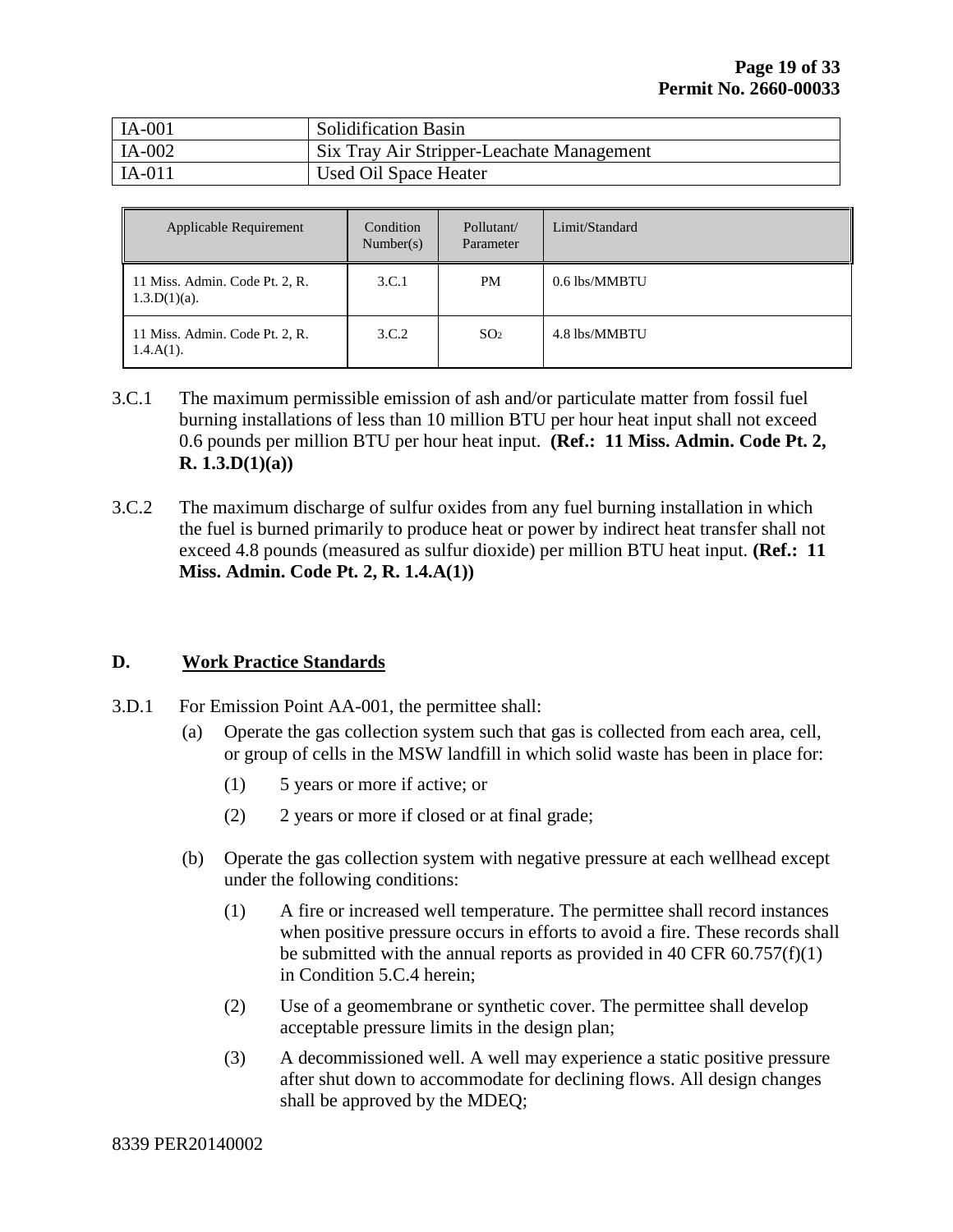- (c) Operate each interior wellhead in the collection system with a landfill gas temperature less than  $55^{\circ}$ C and with either a nitrogen level less than 20 percent or an oxygen level less than 5 percent. The permittee may establish a higher operating temperature, nitrogen, or oxygen value at a particular well. A higher operating value demonstration shall show supporting data that the elevated parameter does not cause fires or significantly inhibit anaerobic decomposition by killing methanogens.
	- (1) The nitrogen level shall be determined using Method 3C, unless an alternative test method is established as allowed by Sec. 60.752(b)(2)(i) of Subpart WWW.
	- (2) Unless an alternative test method is established as allowed by Sec. 60.752(b)(2)(i) of Subpart WWW, the oxygen shall be determined by an oxygen meter using Method 3A except that:
		- (a) The span shall be set so that the regulatory limit is between 20 and 50 percent of the span;
		- (b) A data recorder is not required;
		- (c) Only two calibration gases are required, a zero and span, and ambient air may be used as the span;
		- (d) A calibration error check is not required;
		- (e) The allowable sample bias, zero drift, and calibration drift are  $\pm 10$ percent.
- (d) Operate the gas collection system so that the methane concentration is less than 500 parts per million above background at the surface of the landfill. To determine if this level is exceeded, the permittee shall conduct surface testing around the perimeter of the collection area and along a pattern that traverses the landfill at 30 meter intervals and where visual observations indicate elevated concentrations of landfill gas, such as distressed vegetation and cracks or seeps in the cover. The permittee may establish an alternative traversing pattern that ensures equivalent coverage. A surface monitoring design plan shall be developed that includes a topographical map with the monitoring route and the rationale for any site-specific deviations from the 30 meter intervals. Areas with steep slopes or other dangerous areas may be excluded from the surface testing.
- (e) Operate the system such that all collected gases are vented to a control system designed and operated in compliance with 40 CFR  $60.752(b)(2)(iii)$ . In the event the collection or control system is inoperable, the gas mover system shall be shut down and all valves in the collection and control system contributing to venting of the gas to the atmosphere shall be closed within 1 hour; and
- (f) Operate the control or treatment system at all times when the collected gas is routed to the system.
- (g) If monitoring demonstrates that the operational requirements in paragraphs (b), (c), or (d) of this section are not met, corrective action shall be taken as specified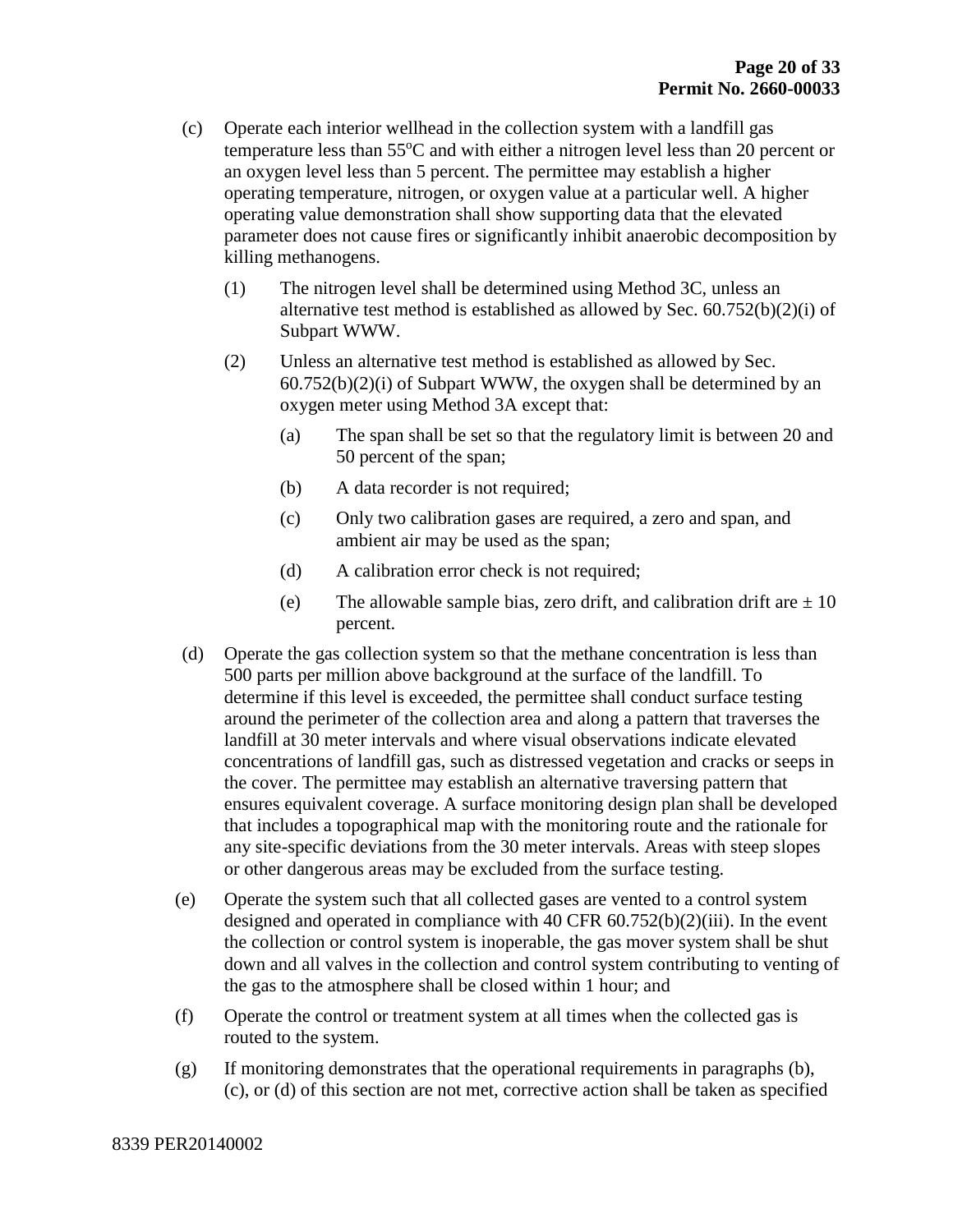in 40 CFR  $60.755(a)(3)$  through (5) or  $60.755(c)$  of Subpart WWW. If corrective actions are taken as specified in 40 CFR 60.755, the monitored exceedance is not a violation of the operational requirements in this section.

(**Ref.: 40 CFR 60.753(a) – (g)**)

3.D.2 For Emission Point AA-001, the permittee must develop a written startup, shutdown, and malfunction (SSM) plan according to the provisions in 40 CFR  $63.6(e)(3)$ . A copy of this plan must be maintained on site. Failure to write or maintain a copy of the SSM plan is a deviation from the requirements of Subpart AAAA. **(Ref.: 40 CFR 63.1960)**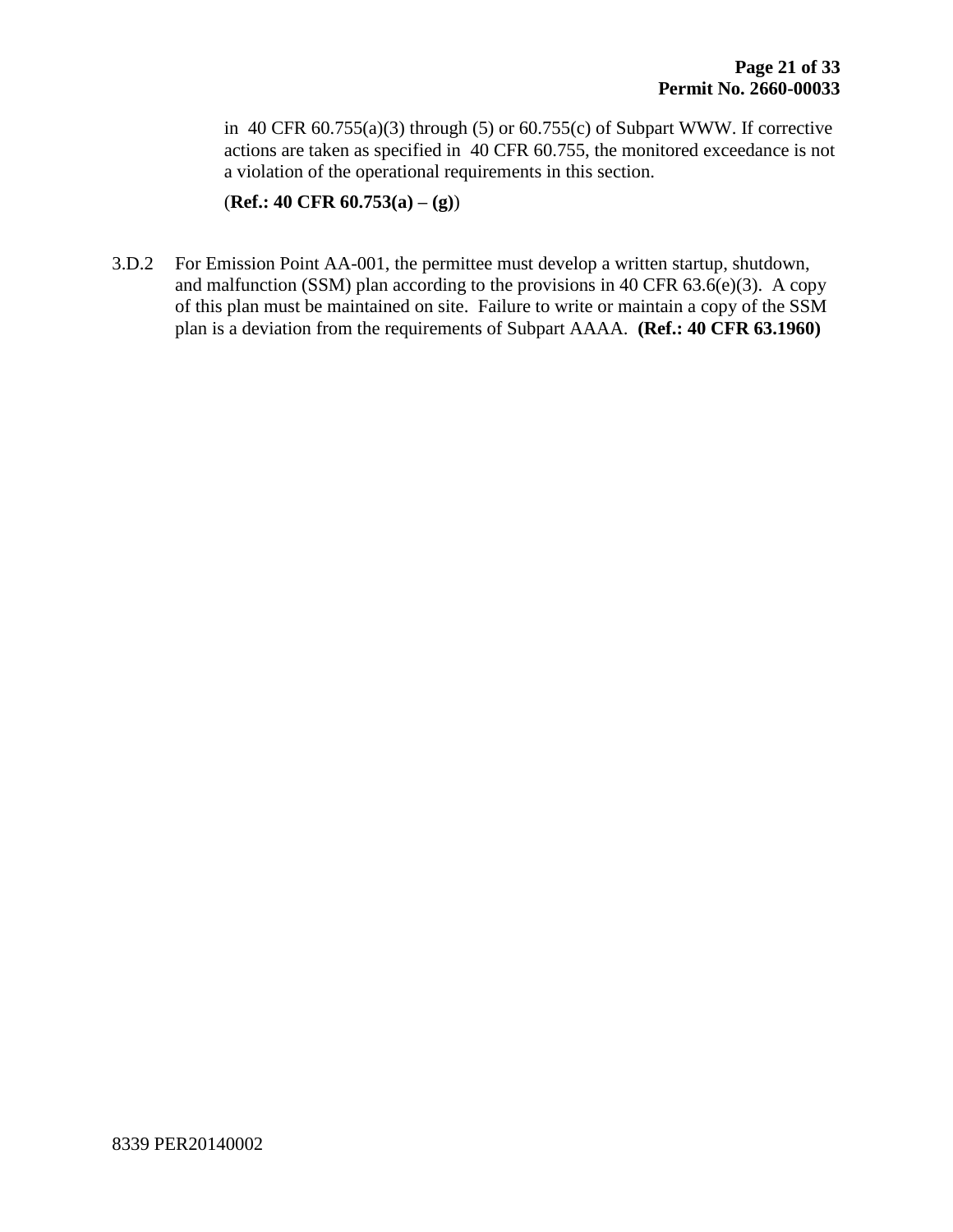## **SECTION 4. COMPLIANCE SCHEDULE**

- 4.1 Unless otherwise specified herein, the permittee shall be in compliance with all requirements contained herein upon issuance of this permit.
- 4.2 Except as otherwise specified herein, the permittee shall submit to the Permit Board and to the Administrator of EPA Region IV a certification of compliance with permit terms and conditions, including emission limitations, standards, or work practices, by January 31 for the preceding calendar year. Each compliance certification shall include the following:
	- (a) the identification of each term or condition of the permit that is the basis of the certification;
	- (b) the compliance status;
	- (c) whether compliance was continuous or intermittent;
	- (d) the method(s) used for determining the compliance status of the source, currently and over the applicable reporting period;
	- (e) such other facts as may be specified as pertinent in specific conditions elsewhere in this permit. **(Ref.: 11 Miss. Admin. Code Pt. 2, R. 6.3.C(5)(a), (c), & (d))**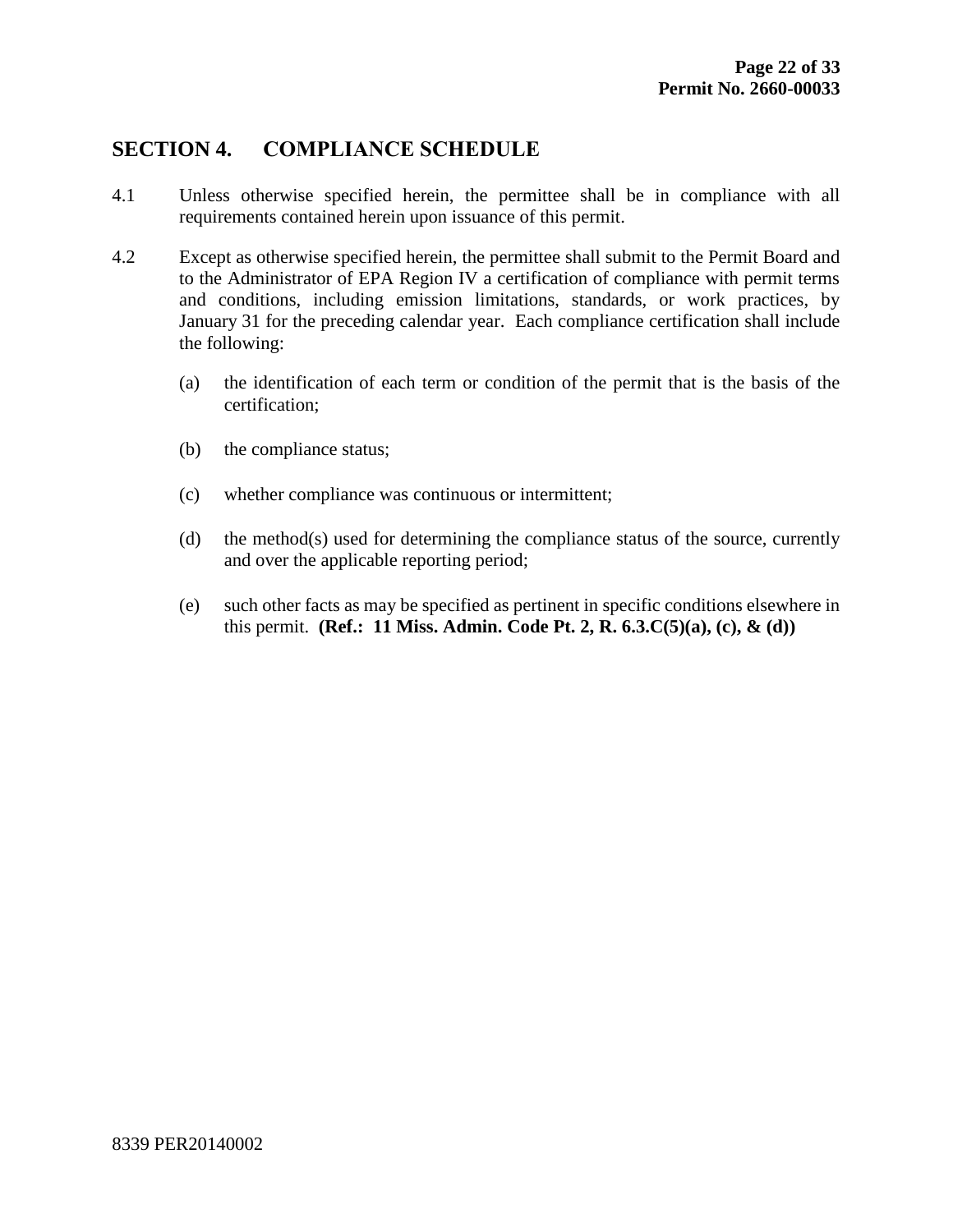### **SECTION 5. MONITORING, RECORDKEEPING & REPORTING REQUIREMENTS**

#### **A. General Monitoring, Recordkeeping and Reporting Requirements**

- 5.A.1 The permittee shall install, maintain, and operate equipment and/or institute procedures as necessary to perform the monitoring and recordkeeping specified below.
- 5.A.2 In addition to the recordkeeping specified in Section 5.B., the permittee shall include with all records of required monitoring information the following:
	- (a) the date, place as defined in the permit, and time of sampling or measurements;
	- (b) the date(s) analyses were performed;
	- (c) the company or entity that performed the analyses;
	- (d) the analytical techniques or methods used;
	- (e) the results of such analyses; and
	- (f) the operating conditions existing at the time of sampling or measurement. **(Ref.: 11 Miss. Admin. Code Pt. 2, R. 6.3.A(3)(b)(1).)**
- 5.A.3 Except as otherwise specified herein, the permittee shall retain records of all required monitoring data and support information for a period of at least five (5) years from the date of the monitoring sample, measurement, report, or application. Support information includes all calibration and maintenance records, all original strip-chart recordings for continuous monitoring instrumentation, and copies of all reports required by the permit. **(Ref.: 11 Miss. Admin. Code Pt. 2, R. 6.3.A(3)(b)(2).)**
- 5.A.4 Except as otherwise specified herein, the permittee shall submit reports of any required monitoring by July 31 and January 31 for the preceding six-month period. All instances of deviations from permit requirements must be clearly identified in such reports and all required reports must be certified by a responsible official consistent with 11 Miss. Admin. Code Pt. 2, R. 6.2.E. **(Ref.: 11 Miss. Admin. Code Pt. 2, R. 6.3.A(3)(c)(1).)**
- 5.A.5 Except as otherwise specified herein, the permittee shall report all deviations from permit requirements, including those attributable to upsets, the probable cause of such deviations, and any corrective actions or preventive measures taken. Said report shall be made within five (5) days of the time the deviation began. **(Ref.: 11 Miss. Admin. Code Pt. 2, R. 6.3.A(3)(c)(2).)**
- 5.A.6 Except as otherwise specified herein, the permittee shall perform emissions sampling and analysis in accordance with EPA Test Methods and with any continuous emission

#### 8339 PER20140002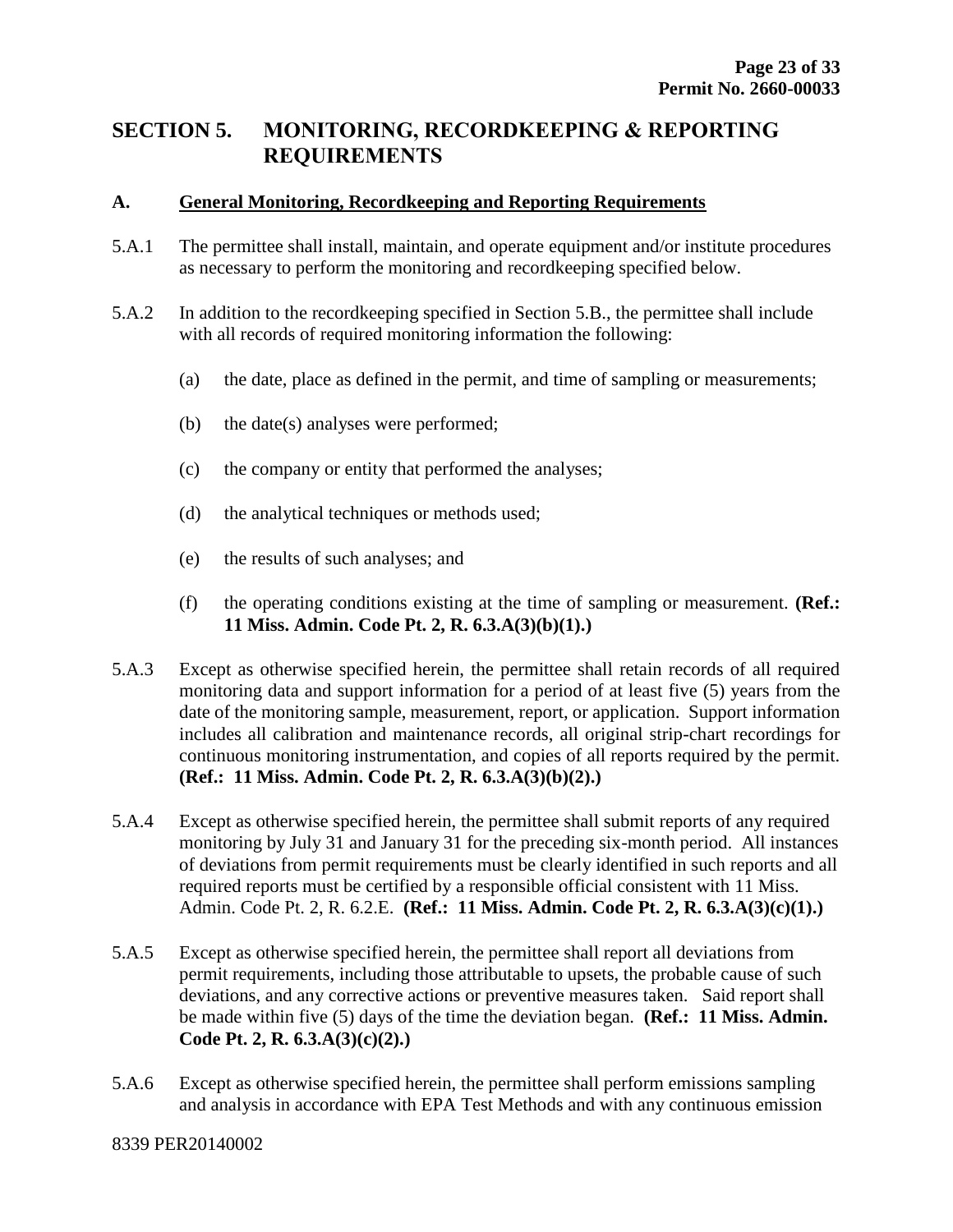monitoring requirements, if applicable. All test methods shall be those versions or their equivalents approved by the MDEQ and the EPA.

5.A.7 The permittee shall maintain records of any alterations, additions, or changes in equipment or operation.

#### **B. Specific Monitoring and Recordkeeping Requirements**

| Emission<br>Point(s) | Applicable Requirement                           | Condition<br>Number | Pollutant/Parameter<br>Monitored                                                | Monitoring/Recordkeeping Requirement                                                                                                                         |
|----------------------|--------------------------------------------------|---------------------|---------------------------------------------------------------------------------|--------------------------------------------------------------------------------------------------------------------------------------------------------------|
| $AA-001$             | 40 CFR 60.756(a),<br>Subpart WWW                 | 5.B.1               | Temperature,<br>Pressure, and N <sub>2</sub> or<br>O <sub>2</sub> Concentration | Active gas collection monitoring                                                                                                                             |
|                      | 40 CFR 60.756(c),<br>Subpart WWW                 | 5.B.2               | Heat sensor, Flow                                                               | Install, calibrate, maintain, and operate a<br>heat sensing device and flow meter                                                                            |
|                      | 40 CFR 60.756(f),<br>Subpart WWW                 | 5.B.3               | Methane                                                                         | Monitor surface concentrations of methane                                                                                                                    |
|                      | 40 CFR 60.758(a),<br>Subpart WWW                 | 5.B.4               | Records                                                                         | Up-to-date, readily accessible records of the<br>design capacity report, current amount of<br>solid waste in place, and the yearly waste<br>acceptance rate. |
|                      | 40 CFR 60.758(b)(4)                              | 5.B.5               | <b>Flare Records</b>                                                            | Maintain records of flare design,<br>performance measurements, and monitoring                                                                                |
|                      | 40 CFR 60.758(c)(4),<br>Subpart WWW              | 5.B.6               | <b>Flare Records</b>                                                            | Records of presence of a flame                                                                                                                               |
|                      | 40 CFR 60.758(d),<br>Subpart WWW                 | 5.B.7               | <b>Collection System</b>                                                        | Keep for the life of the collection system a<br>plot map of each existing and planned<br>collector                                                           |
|                      | 40 CFR 60.758(e),<br>Subpart WWW                 | 5.B.8               | Exceedances                                                                     | Keep records of all collection and control<br>system exceedances                                                                                             |
|                      | 40 CFR 63.1980(a),<br>Subpart AAAA               | 5.B.9               | Recordkeeping                                                                   | Keep records in accordance with 40 CFR<br>Part 60, Subpart WWW                                                                                               |
|                      | 40 CFR 61.154(e),<br>Subpart M                   | 5.B.10              |                                                                                 | Maintain waste shipment records                                                                                                                              |
|                      | 40 CFR 61.154(f),<br>Subpart M                   | 5.B.11              | Asbestos Records                                                                | Maintain records of location, depth and<br>area, and quantity of asbestos-containing<br>waste material                                                       |
|                      | 40 CFR 61.154(i),<br>Subpart M                   | 5.B.12              | Recordkeeping                                                                   | Provide records upon request                                                                                                                                 |
|                      | 40 CFR 63.1980(b) and<br>Table 1 of Subpart AAAA | 5.B.13              | Recordkeeping                                                                   | Keep records as specified in the applicable<br>General Provisions of 40 CFR Part 60 and                                                                      |

8339 PER20140002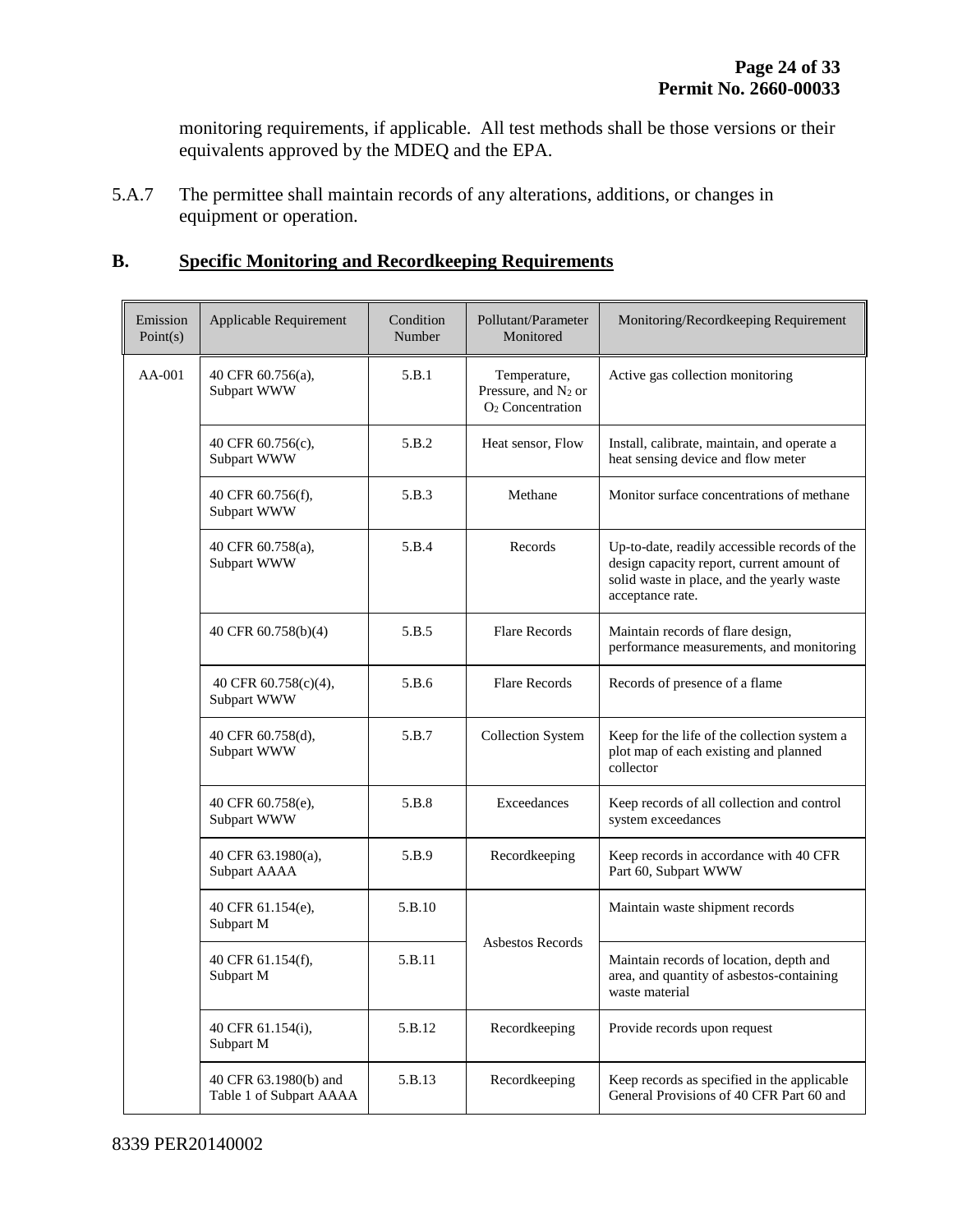| Emission<br>Point(s) | Applicable Requirement | Condition<br>Number | Pollutant/Parameter<br>Monitored | Monitoring/Recordkeeping Requirement |
|----------------------|------------------------|---------------------|----------------------------------|--------------------------------------|
|                      |                        |                     |                                  |                                      |

- 5.B.1 For Emission Point AA-001, the permittee shall install a sampling port and a thermometer, other temperature measuring device, or an access port for temperature measurements at each wellhead and:
	- (a) Measure the gauge pressure in the gas collection header on a monthly basis as provided in 40 CFR 60.755(a)(3);
	- (b) Monitor nitrogen or oxygen concentration in the landfill gas on a monthly basis as provided in 40 CFR  $60.755(a)(5)$ ; and
	- (c) Monitor temperature of the landfill gas on a monthly basis as provided in 40 CFR  $60.755(a)(5)$ .

#### **(Ref.: 40 CFR 60.756(a), Subpart WWW)**

- 5.B.2 For Emission Point AA-001, the permittee shall install, calibrate, maintain and operate according to the manufacturer's specifications the following equipment for the open flare:
	- (a) A heat sensing device, such as an ultraviolet beam sensor or thermocouple, at the pilot light or the flame itself to indicate the continuous presence of a flame.
	- (b) A device that records flow to or bypass of the flare. The permittee shall either:
		- (1) Install, calibrate, and maintain a gas flow rate measuring device that records the flow to the control device at least every 15 minutes; or
		- (2) Secure the bypass line valve in the closed position with a car-seal or a lockand-key type configuration. A visual inspection of the seal or closure mechanism shall be performed at least once every month to ensure that the valve is maintained in the closed position and that the gas flow is not diverted through the bypass line. **(Ref.: 40 CFR 60.756(c), Subpart WWW)**
- 5.B.3 For Emission Point AA-001, the permittee shall monitor surface concentrations of methane according to the instrument specifications and procedures provided in 40 CFR 60.755(d). Any closed landfill that has no monitored exceedances of the operational standard in three consecutive quarterly monitoring periods may skip to annual monitoring. Any methane reading of 500 ppm or more above background detected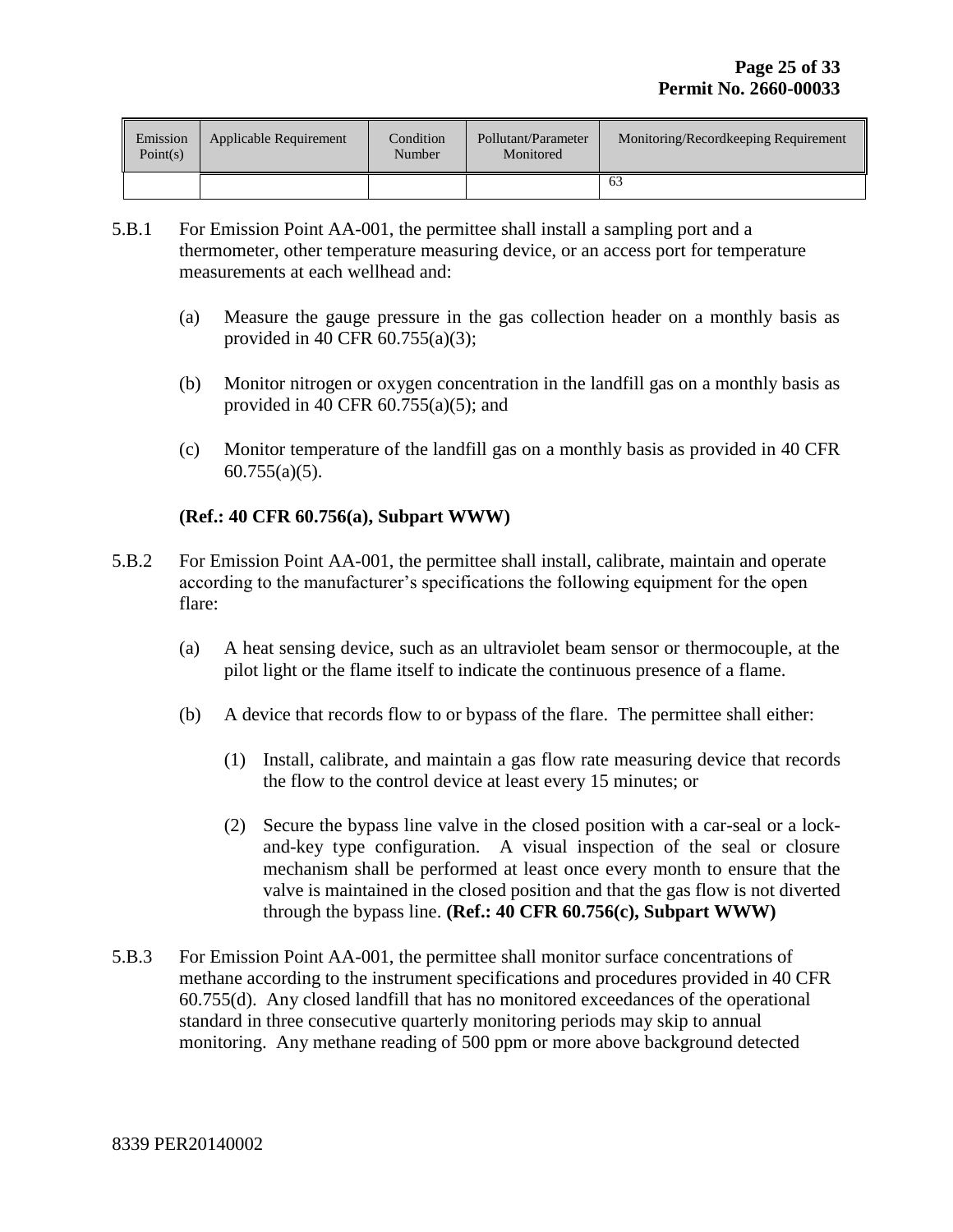during the annual monitoring returns the frequency for that landfill to quarterly monitoring. **(Ref.: 40 CFR 60.756(f), Subpart WWW)**

- 5.B.4 For Emission Point AA-001, the permittee shall keep for at least five (5) years up-todate, readily accessible, on-site records of the design capacity report which triggered 40 CFR 60.752(b), the current amount of solid waste in-place, and the year-by-year waste acceptance rate. Off-site records may be maintained if they are retrievable within four (4) hours. Either paper copy or electronic formats are acceptable. **(Ref.: 40 CFR 60.758(a), Subpart WWW)**
- 5.B.5 For Emission Point AA-001, the permittee shall keep up-to-date, readily accessible records for the life of the control equipment of the data listed below, as measured during the initial performance test or compliance determination. Records of subsequent tests or monitoring shall be maintained for a minimum of 5 years. Records of the control device vendor specifications shall be maintained until removal.
	- (a) the flare type (i.e., steam-assisted, air-assisted, or nonassisted),
	- (b) all visible emission readings,
	- (c) heat content determination,
	- (d) flow rate or bypass flow rate measurements,
	- (e) exit velocity determinations made during the performance test as specified in 40 CFR 60.18;
	- (f) continuous records of the flare pilot flame or flare flame monitoring, and
	- (g) records of all periods of operations during which the pilot flame of the flare flame is absent.

#### **(Ref.: 40 CFR 60.756(b)(4), Subpart WWW)**

- 5.B.6 For Emission Point AA-001, the permittee shall maintain for five (5) years up-to-date, readily accessible continuous records of the flame or flare pilot flame monitoring specified under 40 CFR 60.756(c), Condition 5.B.2 herein, and up-to-date, readily accessible records of all periods of operation in which the flame or flare pilot flame is absent. **(Ref.: 40 CFR 60.758(c)(4), Subpart WWW)**
- 5.B.7 For Emission Point AA-001, the permittee shall keep for the life of the collection system an up-to-date, readily accessible plot map showing each existing and planned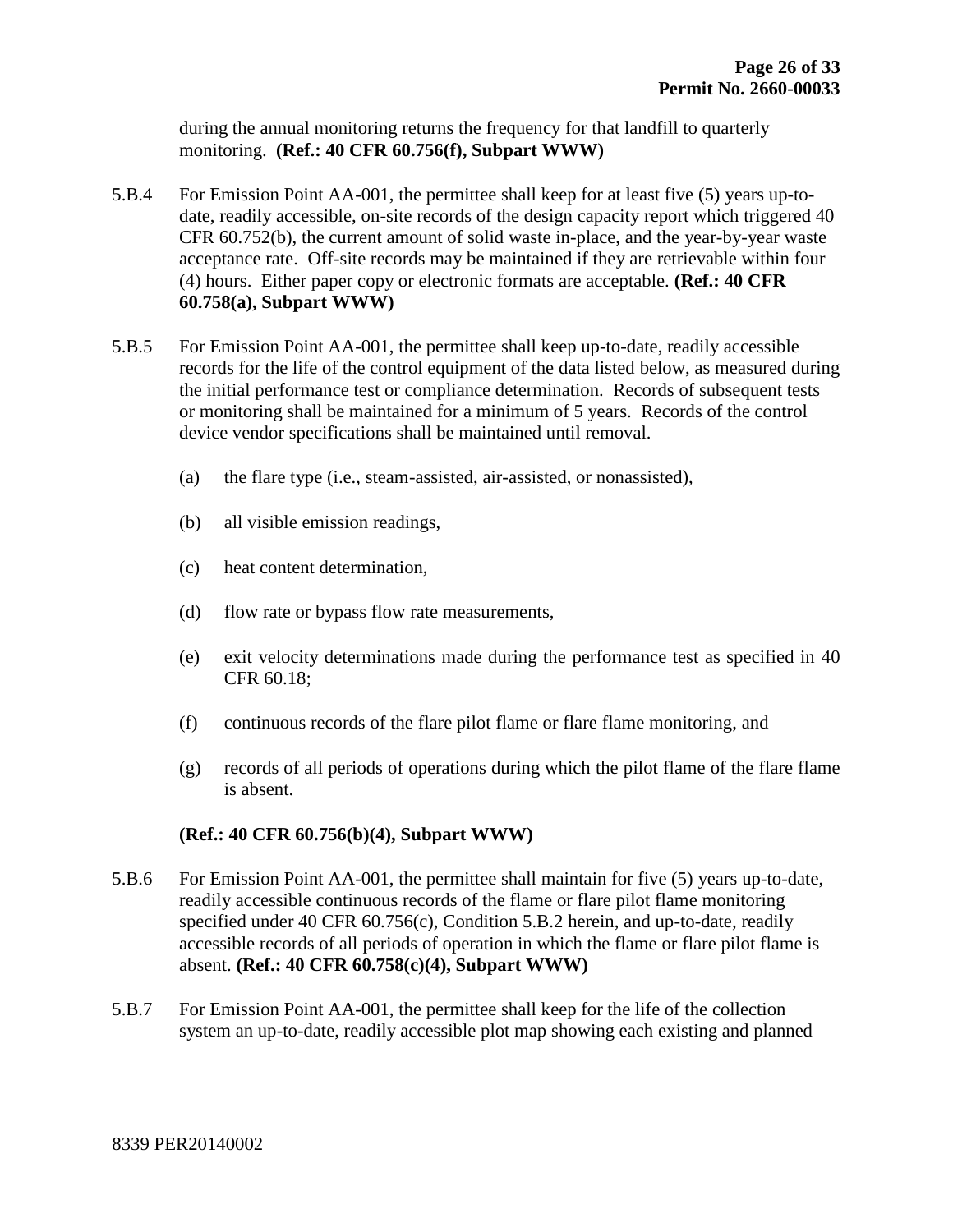collector in the system and providing a unique identification location label for each collector, including the following:

- (a) The installation date and location of all newly installed collectors as specified under 40 CFR 60.755(b), and
- (b) The nature, date of deposition, amount, and location of asbestos-containing or nondegradable waste excluded from collection as provided in 40 CFR  $60.759(a)(3)(i)$  as well as any nonproductive areas excluded from collection as provided in 40 CFR 60.759(a)(3)(ii).

#### **(Ref.: 40 CFR 60.758(d), Subpart WWW)**

- 5.B.8 For Emission Point AA-001, the permittee shall keep for at least 5 years up-to-date, readily accessible records of all collection and control system exceedances of the operational standards in 40 CFR 60.753 (Condition 3.D.1 herein), the reading in the subsequent month whether or not the second reading is an exceedance, and the location of each exceedance. **(Ref.: 40 CFR 60.758(e), Subpart WWW)**
- 5.B.9 For Emission Point AA-001, the permittee shall keep the records specified in 40 CFR 60.758 of Subpart WWW. **(Ref. 40 CFR 63.1980(a), Subpart AAAA)**
- 5.B.10 For all asbestos-containing waste material received, the permittee shall:
	- (a) Maintain waste shipment records, using a form similar to that shown in Figure 4 in 40 CFR 61.149, and include the following information:
		- (1) The name, address, and telephone number of the waste generator.
		- (2) The name, address, and telephone number of the transporter(s).
		- (3) The quantity of the asbestos-containing waste material in cubic meters (or cubic yards).
		- (4) The presence of improperly enclosed or uncovered waste or any asbestoscontaining waste material not sealed in leak-tight containers.
		- (5) The date of the receipt.
	- (b) As soon as possible and no longer than 30 days after receipt of the waste, send a copy of the signed waste shipment record to the waste generator.
	- (c) Retain a copy of all records and reports required by this condition for five (5) years in accordance with Condition 5.A.3.

#### **(Ref.: 40 CFR 61.154(e), Subpart M)**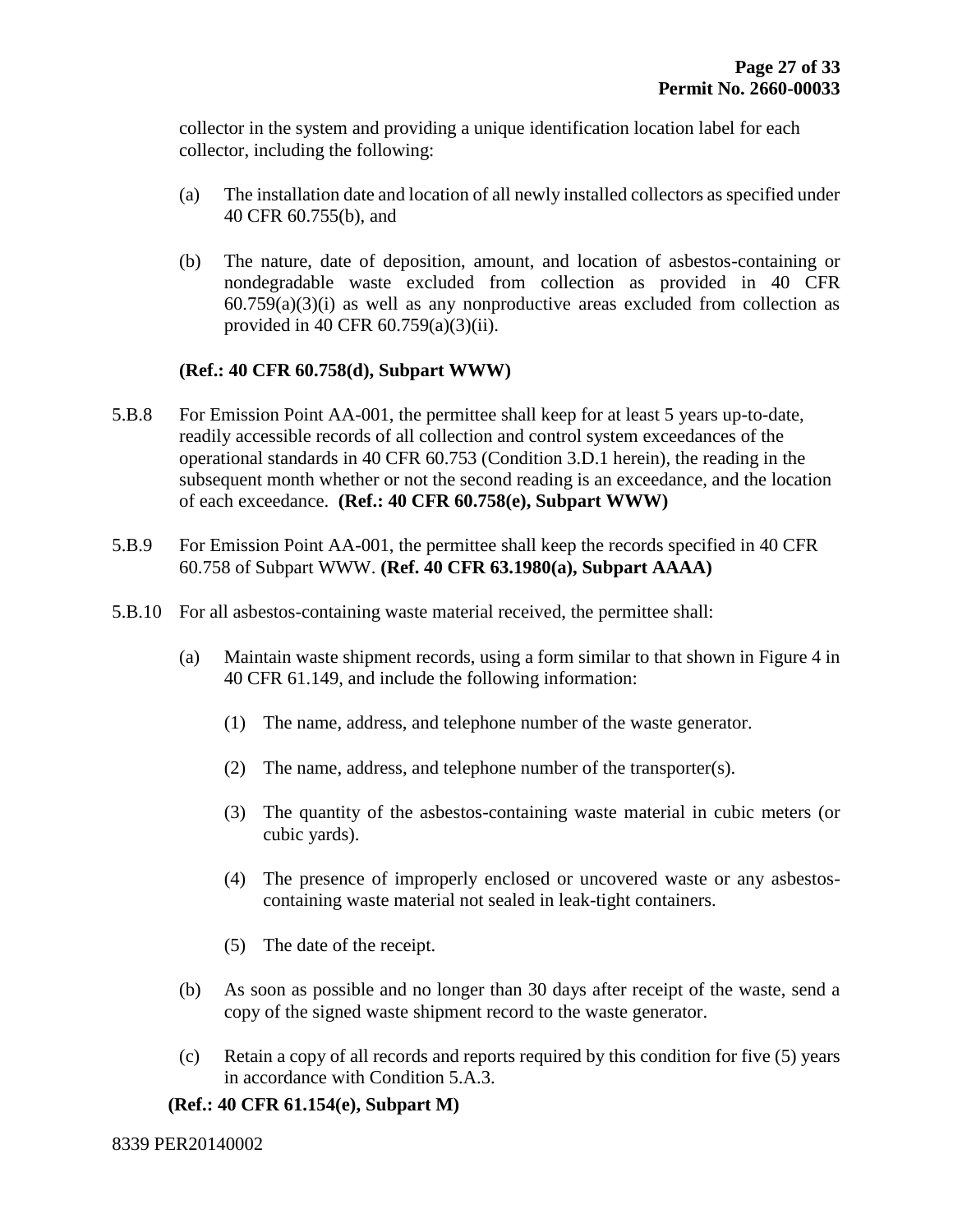- 5.B.11 The permittee shall maintain, until closure, records of the location, depth and area, and quantity in cubic meters (or cubic yards) of asbestos-containing waste material within the disposal site on a map or diagram of the disposal area. **(Ref.: 40 CFR 61.154(f), Subpart M)**
- 5.B.12 The permittee shall furnish upon request, and make available during normal business hours for inspection by the MDEQ, all records required under 40 CFR 61.154. **(Ref.: 40 CFR 61.154(i), Subpart M)**
- 5.B.13 For Emission Point AA-001, the permittee shall keep records as specified in the general provisions of 40 CFR Part 60 and 40 CFR Part 63 as shown in Table 1 of Subpart AAAA. Applicable records in the general provisions include items such as SSM Plans and SSM Plan Reports. **(Ref.: 40 CFR 63.1980(b) and Table 1 of Subpart AAAA)**

| Emission<br>Point(s) | Applicable Requirement                                                                                  | Condition<br>Number | Pollutant/Parameter<br>Monitored                | <b>Reporting Requirement</b>                                                                                                                   |
|----------------------|---------------------------------------------------------------------------------------------------------|---------------------|-------------------------------------------------|------------------------------------------------------------------------------------------------------------------------------------------------|
|                      | 40 CFR 60.757(d),<br>Subpart WWW                                                                        | 5.C.1               | <b>Closure Report</b>                           | Within 30 days of final waste acceptance,<br>a closure report must be submitted.                                                               |
|                      | 40 CFR 60.757(e),<br>Subpart WWW                                                                        | 5.C.2               | Equipment<br><b>Removal Report</b>              | 30 days prior to removal, an equipment<br>removal report must be submitted.                                                                    |
|                      | 40 CFR 60.757(f), Subpart<br>WWW; and 40 CFR<br>63.1955(c), 63.1965(c), and<br>63.1980(a), Subpart AAAA | 5.C.3               | Semiannual<br>Landfill<br>Compliance<br>Reports | Submit semiannual compliance reports                                                                                                           |
|                      | 40 CFR 61.153(a)(5),<br>Subpart M                                                                       | 5.C.4               | Change in method<br>of compliance               | Report changes in information within 30<br>days                                                                                                |
|                      | 40 CFR 63.1980(a) and<br>Table 1 of Subpart<br>AAAA                                                     | 5.C.5               | Operations                                      | Semi-annual report                                                                                                                             |
|                      | 40 CFR $61.154(e)(1)(iv)$ ,<br>Subpart M                                                                | 5.C.7               | Improperly<br>enclosed asbestos                 | If improperly enclosed asbestos-<br>containing waste is brought to the site,<br>submit a report the work day following<br>receipt of the waste |
|                      | 40 CFR 61.154(e)(3),<br>Subpart M                                                                       | 5.C.8               | <b>Asbestos Waste</b><br>Discrepancy            | If an asbestos-containing waste<br>discrepancy is not resolved within 15 days<br>of receipt of waste, submit a report to the<br>MDEQ.          |
|                      | 40 CFR 61.154(h),<br>Subpart M                                                                          | 5.C.9               | Asbestos                                        | Submit records of asbestos waste disposal<br>locations and quantities                                                                          |

#### **C. Specific Reporting Requirements**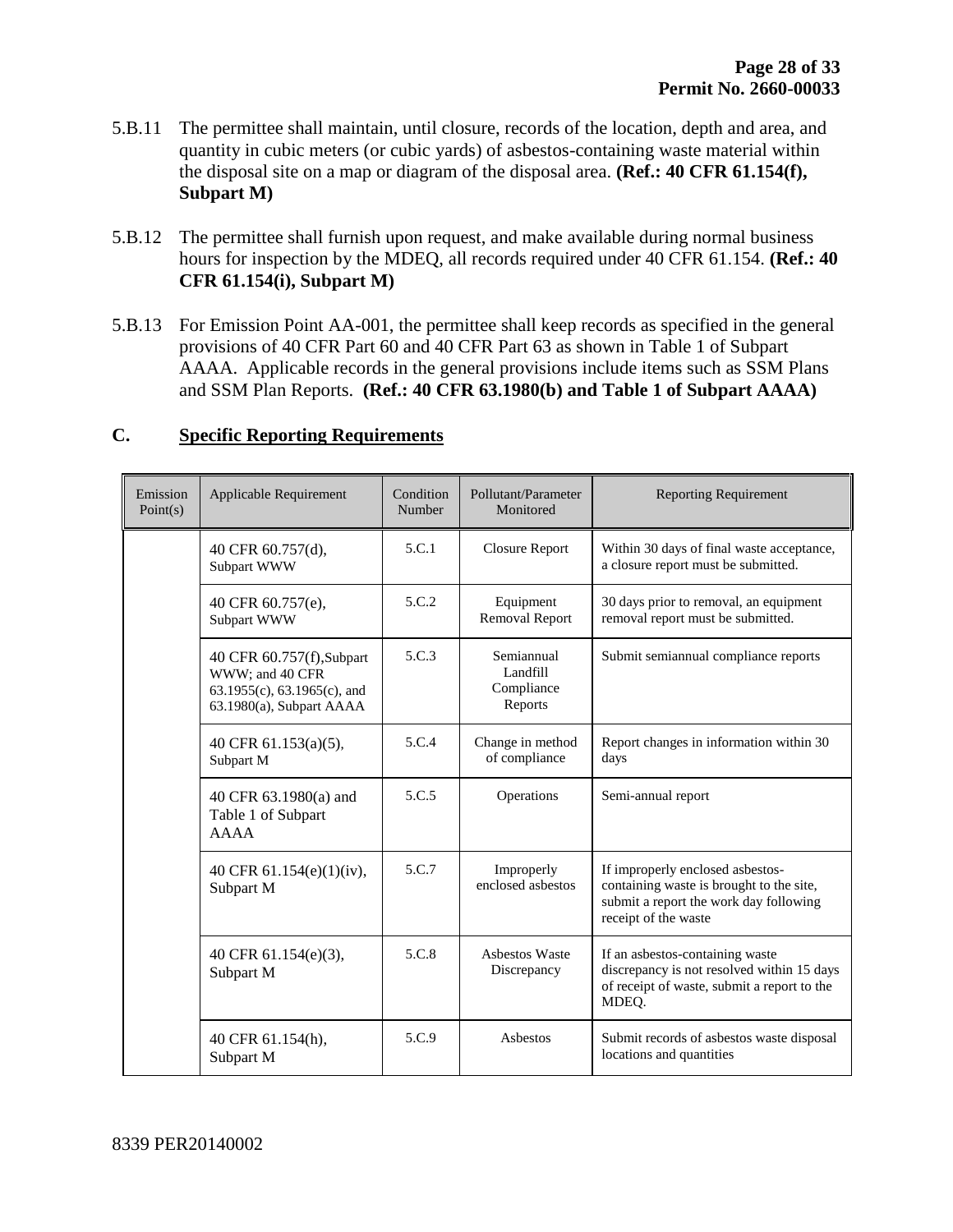| Emission<br>Point(s) | Applicable Requirement         | Condition<br>Number | Pollutant/Parameter<br>Monitored        | <b>Reporting Requirement</b>                                                  |
|----------------------|--------------------------------|---------------------|-----------------------------------------|-------------------------------------------------------------------------------|
|                      | 40 CFR 61.154(j),<br>Subpart M | 5.C.10              | Asbestos-containing<br>waste excavation | Notify MDEQ 45 days prior to excavating<br>asbestos-containing waste material |

- 5.C.1 For Emission Point AA-001, within 30 days of waste acceptance cessation, the permittee shall submit a closure report. **(Ref.: 40 CFR 60.757(d), Subpart WWW)**
- 5.C.2 For Emission Point AA-001, the permittee shall submit an equipment removal report 30 days prior to removal or cessation of operation of the control equipment containing the information in 40 CFR 60.757(e)(1)(i)-(iii). **(Ref.: 40 CFR 60.757(e), Subpart WWW)**
- 5.C.3 For Emission Point AA-001, the permittee shall submit semiannual reports containing the information required in 40 CFR 60.757(f)(1)-(6), in compliance with Condition 5.A.4. This report shall also include information on all deviations that occurred during the 6 month reporting period. A deviation occurs when a SSM plan is not developed or maintained on site. **(Ref.: 40 CFR 60.757(f), Subpart WWW, and 40 CFR 63.1955(c), 63.1965(c), 63.1980(a))**
- 5.C.4 For Emission Point AA-001, the permittee shall provide any changes in the information required per 40 CFR 61.153(a)(5) to the MDEQ within 30 days after the change. **(Ref.: 40 CFR 61.153(a)(5), Subpart M)**
- 5.C.5 For Emission Point AA-001, the permittee shall submit the annual report described in 40 CFR 60.757(f) of Subpart WWW and Condition 5.C.4, semi-annually in accordance with Condition 5.A.4.( **(Ref.: 40 CFR 63.1980(a) and Table 1 of Subpart AA)**
- 5.C.7 For Emission Point AA-001, the permittee shall report in writing to the MDEQ the presence of a significant amount of improperly enclosed or uncovered waste or any asbestos-containing waste material not sealed in leak-tight containers. The report shall be submitted on the work day following the receipt of such waste along with a copy of the waste shipment record. **(Ref.: 40 CFR 61.154(e)(1)(iv), Subpart M)**
- 5.C.8 For Emission point AA-001, upon discovering a discrepancy between the quantity of waste designated on the waste shipment records and the quantity actually received, the permittee shall attempt to reconcile the discrepancy with the waste generator. If the discrepancy is not resolved within 15 days after receiving the waste, immediately report the instance in writing to the MDEQ. Describe the discrepancy and attempts to reconcile it and submit a copy of the waste shipment record along with the report. **(Ref.: 61.154(e)(3), Subpart M)**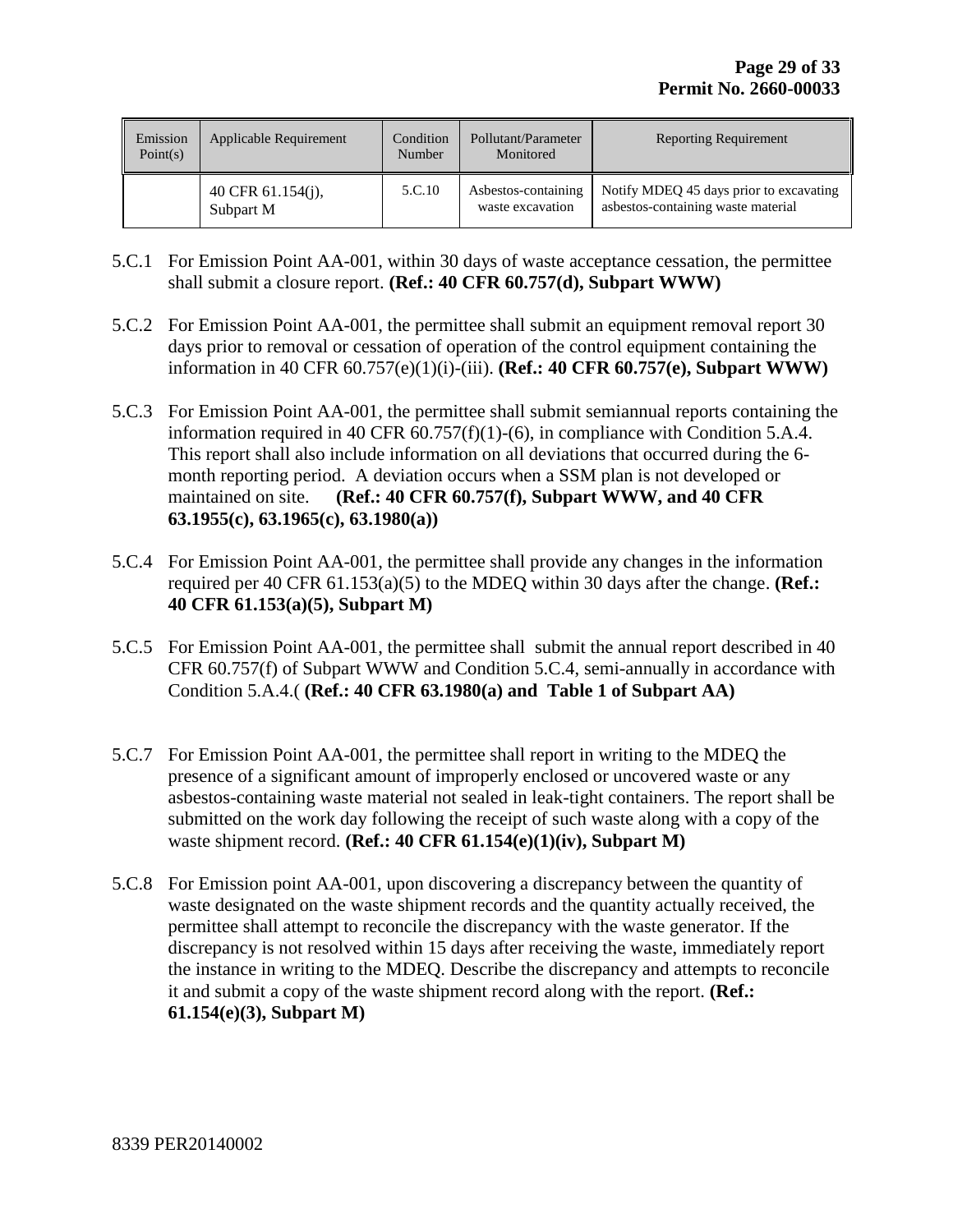- 5.C.9 For Emission Point AA-001, the permittee shall submit a copy of all records of asbestos waste disposal locations and quantities upon closure of the facility. **(Ref.: 40 CFR 61.154(h), Subpart M))**
- 5.C.10 For Emission Point AA-001, the permittee shall notify the MDEQ in writing at least forty-five (45) days prior to excavating or otherwise disturbing any asbestos-containing waste material that has been deposited at a waste disposal site and is covered. If the excavation will begin on a date other than the one contained in the original notice, notice of the new start date must be provided to the MDEQ at least ten (10) working days before excavation begins and in no event shall excavation begin earlier than the date specified in the original notification. Include the following information in the notice:
	- (a) Scheduled starting and completion dates.
	- (b) Reason for disturbing the waste.
	- (c) Procedures to be used to control emissions during the excavation, storage, transport, and ultimate disposal of the excavated asbestos-containing waste material. If deemed necessary, the MDEQ may require changes in the emission control procedures to be used.
	- (d) Location of any temporary storage site and the final disposal site.

**(Ref.: 40 CFR 61.154(j), Subpart M)**

#### **SECTION 6. ALTERNATIVE OPERATING SCENARIOS**

6.1 None permitted.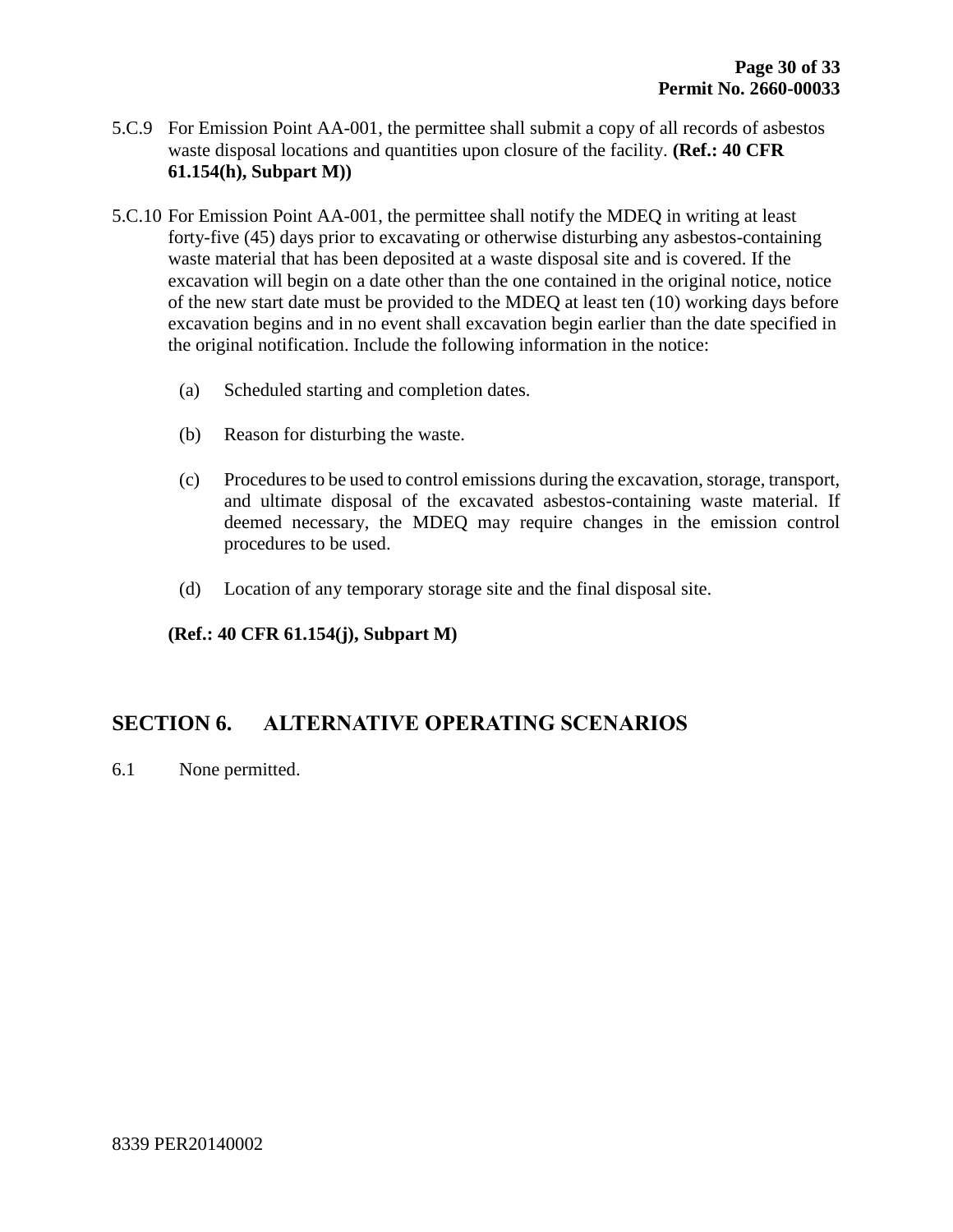## **SECTION 7. TITLE VI REQUIREMENTS**

The following are applicable or potentially applicable requirements originating from Title VI of the Clean Air Act – Stratospheric Ozone Protection. The full text of the referenced regulations may be found on-line at **[http://ecfr.gpoaccess.gov](http://ecfr.gpoaccess.gov/)** under Title 40, or MDEQ shall provide a copy upon request from the permittee.

- 7.1 If the permittee produces, transforms, destroys, imports or exports a controlled substance or imports or exports a controlled product, the permittee shall comply with the applicable requirements of 40 CFR Part 82, Subpart A – Production and Consumption Controls.
- 7.2 If the permittee performs service on a motor vehicle for consideration when this service involves the refrigerant in the motor vehicle air conditioner (MVAC), the permittee shall comply with the applicable requirements of 40 CFR Part 82, Subpart B – Servicing of Motor Vehicle Air Conditioners.
- 7.3 The permittee shall comply with the applicable requirements of 40 CFR Part 82, Subpart E – The Labeling of Products Using Ozone-Depleting Substances, for the following containers and products:
	- (a) All containers in which a class I or class II substance is stored or transported;
	- (b) All products containing a class I substance; and
	- (c) All products directly manufactured with a process that uses a class I substance, unless otherwise exempted by this subpart or, unless EPA determines for a particular product that there are no substitute products or manufacturing processes for such product that do not rely on the use of a class I substance, that reduce overall risk to human health and the environment, and that are currently or potentially available. If the EPA makes such a determination for a particular product, then the requirements of this subpart are effective for such product no later than January 1, 2015.
- 7.4 If the permittee performs any of the following activities, the permittee shall comply with the applicable requirements of 40 CFR Part 82, Subpart  $F -$  Recycling and Emissions Reduction:
	- (a) Servicing, maintaining, or repairing appliances;
	- (b) Disposing of appliances, including small appliances and motor vehicle air conditioners; or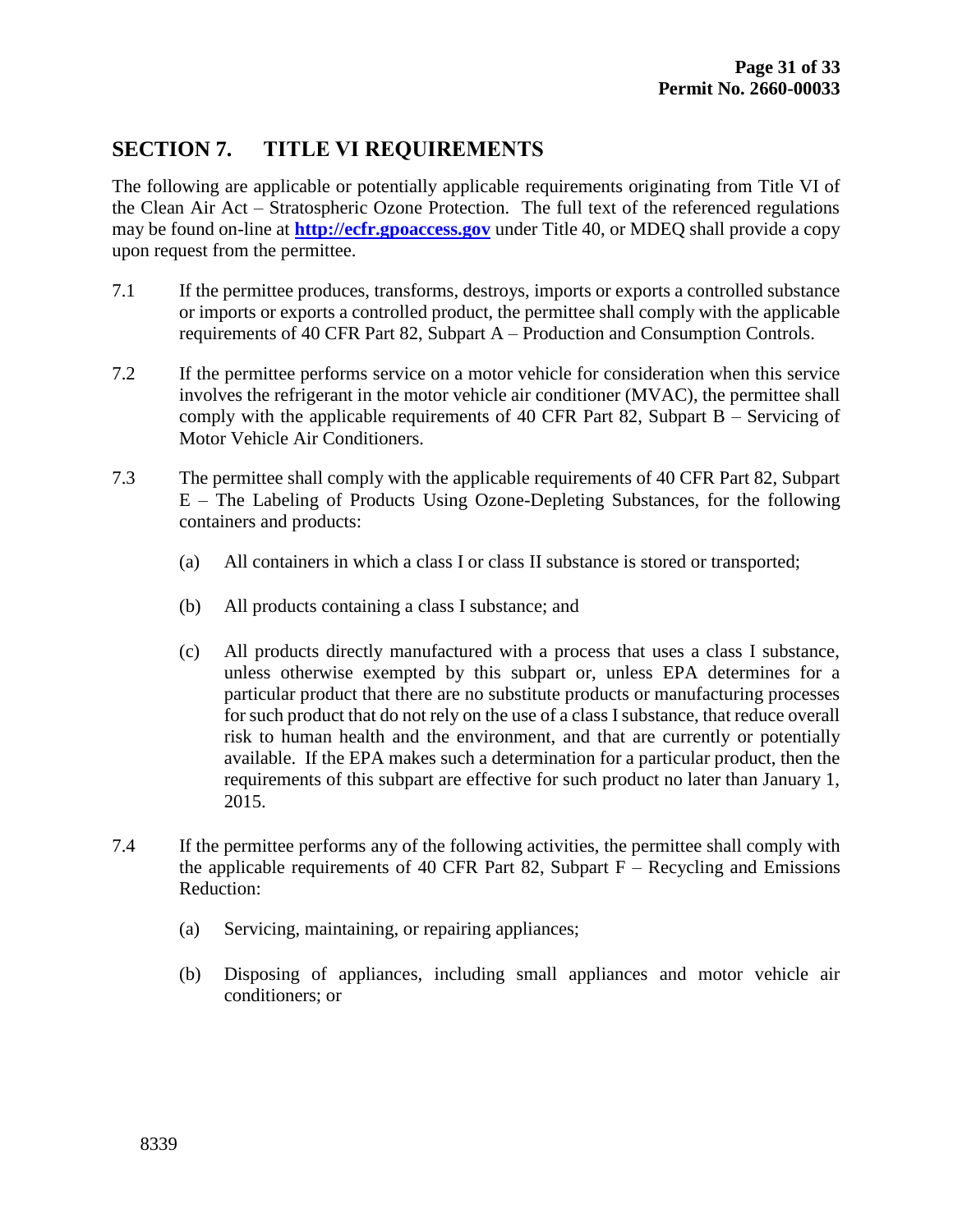- (c) Refrigerant reclaimers, technician certifying programs, appliance owners and operators, manufacturers of appliances, manufacturers of recycling and recovery equipment, approved recycling and recovery equipment testing organizations, persons selling class I or class II refrigerants or offering class I or class II refrigerants for sale, and persons purchasing class I or class II refrigerants.
- 7.5 The permittee shall be allowed to switch from any ozone-depleting substance to any acceptable alternative that is listed in the Significant New Alternatives Policy (SNAP) program promulgated pursuant to 40 CFR Part 82, Subpart G – Significant New Alternatives Policy Program. The permittee shall also comply with any use conditions for the acceptable alternative substance.
- 7.6 If the permittee performs any of the following activities, the permittee shall comply with the applicable requirements of 40 CFR Part 82, Subpart H – Halon Emissions Reduction:
	- (a) Any person testing, servicing, maintaining, repairing, or disposing of equipment that contains halons or using such equipment during technician training;
	- (b) Any person disposing of halons;
	- (c) Manufacturers of halon blends; or
	- (d) Organizations that employ technicians who service halon-containing equipment.